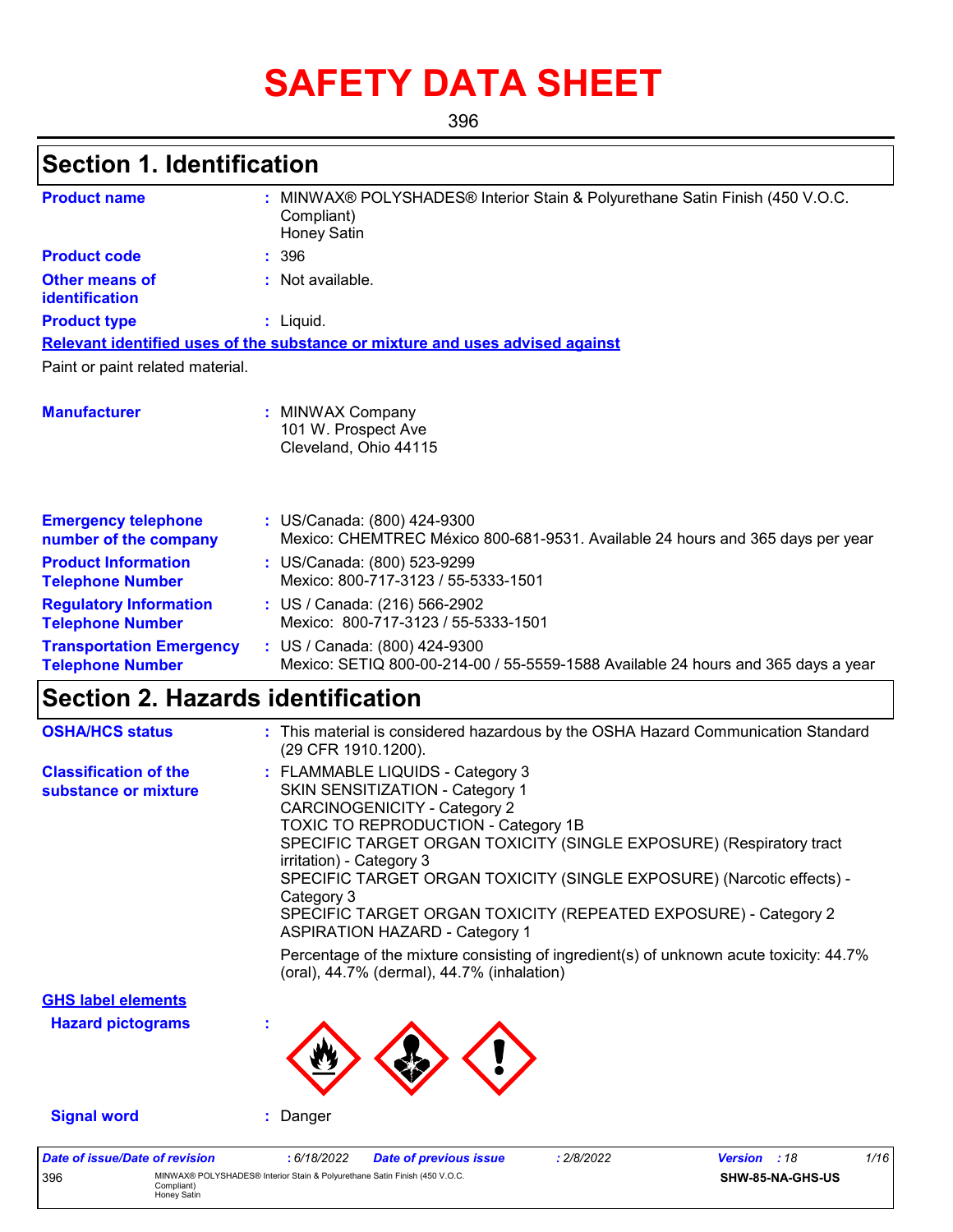## **Section 2. Hazards identification**

| : Flammable liquid and vapor.<br><b>Hazard statements</b><br>May be fatal if swallowed and enters airways.<br>May cause an allergic skin reaction.<br>May cause respiratory irritation.<br>May cause drowsiness or dizziness.<br>Suspected of causing cancer.<br>May damage fertility or the unborn child.<br>May cause damage to organs through prolonged or repeated exposure.<br><b>Precautionary statements</b><br><b>General</b><br>: Read label before use. Keep out of reach of children. If medical advice is needed,<br>have product container or label at hand.<br><b>Prevention</b><br>: Obtain special instructions before use. Do not handle until all safety precautions have<br>be allowed out of the workplace.<br>: IF exposed or concerned: Get medical advice or attention. IF INHALED: Remove<br><b>Response</b><br>person to fresh air and keep comfortable for breathing. Call a POISON CENTER or<br>doctor if you feel unwell. IF SWALLOWED: Immediately call a POISON CENTER or<br>doctor. Do NOT induce vomiting. IF ON SKIN (or hair): Take off immediately all<br>contaminated clothing. Rinse skin with water. Wash contaminated clothing before<br>reuse. IF ON SKIN: Wash with plenty of water. If skin irritation or rash occurs: Get<br>medical advice or attention.<br>: Store locked up. Store in a well-ventilated place. Keep container tightly closed. Keep<br><b>Storage</b><br>cool.<br><b>Disposal</b><br>: Dispose of contents and container in accordance with all local, regional, national and<br>international regulations.<br><b>Supplemental label</b><br>can cause permanent brain and nervous system damage. Intentional misuse by<br>elements<br>This product contains chemicals known to the State of California to cause cancer and<br>birth defects or other reproductive harm.<br>Please refer to the SDS for additional information. Keep out of reach of children. Do not<br>transfer contents to other containers for storage.<br><b>Hazards not otherwise</b><br>may spontaneously catch fire if improperly discarded. Immediately place rags, steel<br>classified |                                                                                                                                                                                                                                                                                                                                                                                                                                                             |
|------------------------------------------------------------------------------------------------------------------------------------------------------------------------------------------------------------------------------------------------------------------------------------------------------------------------------------------------------------------------------------------------------------------------------------------------------------------------------------------------------------------------------------------------------------------------------------------------------------------------------------------------------------------------------------------------------------------------------------------------------------------------------------------------------------------------------------------------------------------------------------------------------------------------------------------------------------------------------------------------------------------------------------------------------------------------------------------------------------------------------------------------------------------------------------------------------------------------------------------------------------------------------------------------------------------------------------------------------------------------------------------------------------------------------------------------------------------------------------------------------------------------------------------------------------------------------------------------------------------------------------------------------------------------------------------------------------------------------------------------------------------------------------------------------------------------------------------------------------------------------------------------------------------------------------------------------------------------------------------------------------------------------------------------------------------------------------------------------------------------------|-------------------------------------------------------------------------------------------------------------------------------------------------------------------------------------------------------------------------------------------------------------------------------------------------------------------------------------------------------------------------------------------------------------------------------------------------------------|
|                                                                                                                                                                                                                                                                                                                                                                                                                                                                                                                                                                                                                                                                                                                                                                                                                                                                                                                                                                                                                                                                                                                                                                                                                                                                                                                                                                                                                                                                                                                                                                                                                                                                                                                                                                                                                                                                                                                                                                                                                                                                                                                              |                                                                                                                                                                                                                                                                                                                                                                                                                                                             |
|                                                                                                                                                                                                                                                                                                                                                                                                                                                                                                                                                                                                                                                                                                                                                                                                                                                                                                                                                                                                                                                                                                                                                                                                                                                                                                                                                                                                                                                                                                                                                                                                                                                                                                                                                                                                                                                                                                                                                                                                                                                                                                                              |                                                                                                                                                                                                                                                                                                                                                                                                                                                             |
|                                                                                                                                                                                                                                                                                                                                                                                                                                                                                                                                                                                                                                                                                                                                                                                                                                                                                                                                                                                                                                                                                                                                                                                                                                                                                                                                                                                                                                                                                                                                                                                                                                                                                                                                                                                                                                                                                                                                                                                                                                                                                                                              |                                                                                                                                                                                                                                                                                                                                                                                                                                                             |
|                                                                                                                                                                                                                                                                                                                                                                                                                                                                                                                                                                                                                                                                                                                                                                                                                                                                                                                                                                                                                                                                                                                                                                                                                                                                                                                                                                                                                                                                                                                                                                                                                                                                                                                                                                                                                                                                                                                                                                                                                                                                                                                              | been read and understood. Wear protective gloves, protective clothing and eye or face<br>protection. Keep away from heat, hot surfaces, sparks, open flames and other ignition<br>sources. No smoking. Use explosion-proof electrical, ventilating or lighting equipment.<br>Use non-sparking tools. Take action to prevent static discharges. Use only outdoors or<br>in a well-ventilated area. Do not breathe vapor. Contaminated work clothing must not |
|                                                                                                                                                                                                                                                                                                                                                                                                                                                                                                                                                                                                                                                                                                                                                                                                                                                                                                                                                                                                                                                                                                                                                                                                                                                                                                                                                                                                                                                                                                                                                                                                                                                                                                                                                                                                                                                                                                                                                                                                                                                                                                                              |                                                                                                                                                                                                                                                                                                                                                                                                                                                             |
|                                                                                                                                                                                                                                                                                                                                                                                                                                                                                                                                                                                                                                                                                                                                                                                                                                                                                                                                                                                                                                                                                                                                                                                                                                                                                                                                                                                                                                                                                                                                                                                                                                                                                                                                                                                                                                                                                                                                                                                                                                                                                                                              |                                                                                                                                                                                                                                                                                                                                                                                                                                                             |
|                                                                                                                                                                                                                                                                                                                                                                                                                                                                                                                                                                                                                                                                                                                                                                                                                                                                                                                                                                                                                                                                                                                                                                                                                                                                                                                                                                                                                                                                                                                                                                                                                                                                                                                                                                                                                                                                                                                                                                                                                                                                                                                              |                                                                                                                                                                                                                                                                                                                                                                                                                                                             |
|                                                                                                                                                                                                                                                                                                                                                                                                                                                                                                                                                                                                                                                                                                                                                                                                                                                                                                                                                                                                                                                                                                                                                                                                                                                                                                                                                                                                                                                                                                                                                                                                                                                                                                                                                                                                                                                                                                                                                                                                                                                                                                                              | DELAYED EFFECTS FROM LONG TERM OVEREXPOSURE. Contains solvents which<br>deliberately concentrating and inhaling the contents can be harmful or fatal. WARNING:                                                                                                                                                                                                                                                                                              |
|                                                                                                                                                                                                                                                                                                                                                                                                                                                                                                                                                                                                                                                                                                                                                                                                                                                                                                                                                                                                                                                                                                                                                                                                                                                                                                                                                                                                                                                                                                                                                                                                                                                                                                                                                                                                                                                                                                                                                                                                                                                                                                                              |                                                                                                                                                                                                                                                                                                                                                                                                                                                             |
|                                                                                                                                                                                                                                                                                                                                                                                                                                                                                                                                                                                                                                                                                                                                                                                                                                                                                                                                                                                                                                                                                                                                                                                                                                                                                                                                                                                                                                                                                                                                                                                                                                                                                                                                                                                                                                                                                                                                                                                                                                                                                                                              | : DANGER: Rags, steel wool, other waste soaked with this product, and sanding residue<br>wool, other waste soaked with this product, and sanding residue in a sealed, water-filled,<br>metal container. Dispose of in accordance with local fire regulations.                                                                                                                                                                                               |

## **Section 3. Composition/information on ingredients**

| Substance/mixture                       | : Mixture        |
|-----------------------------------------|------------------|
| Other means of<br><b>identification</b> | : Not available. |

**CAS number/other identifiers**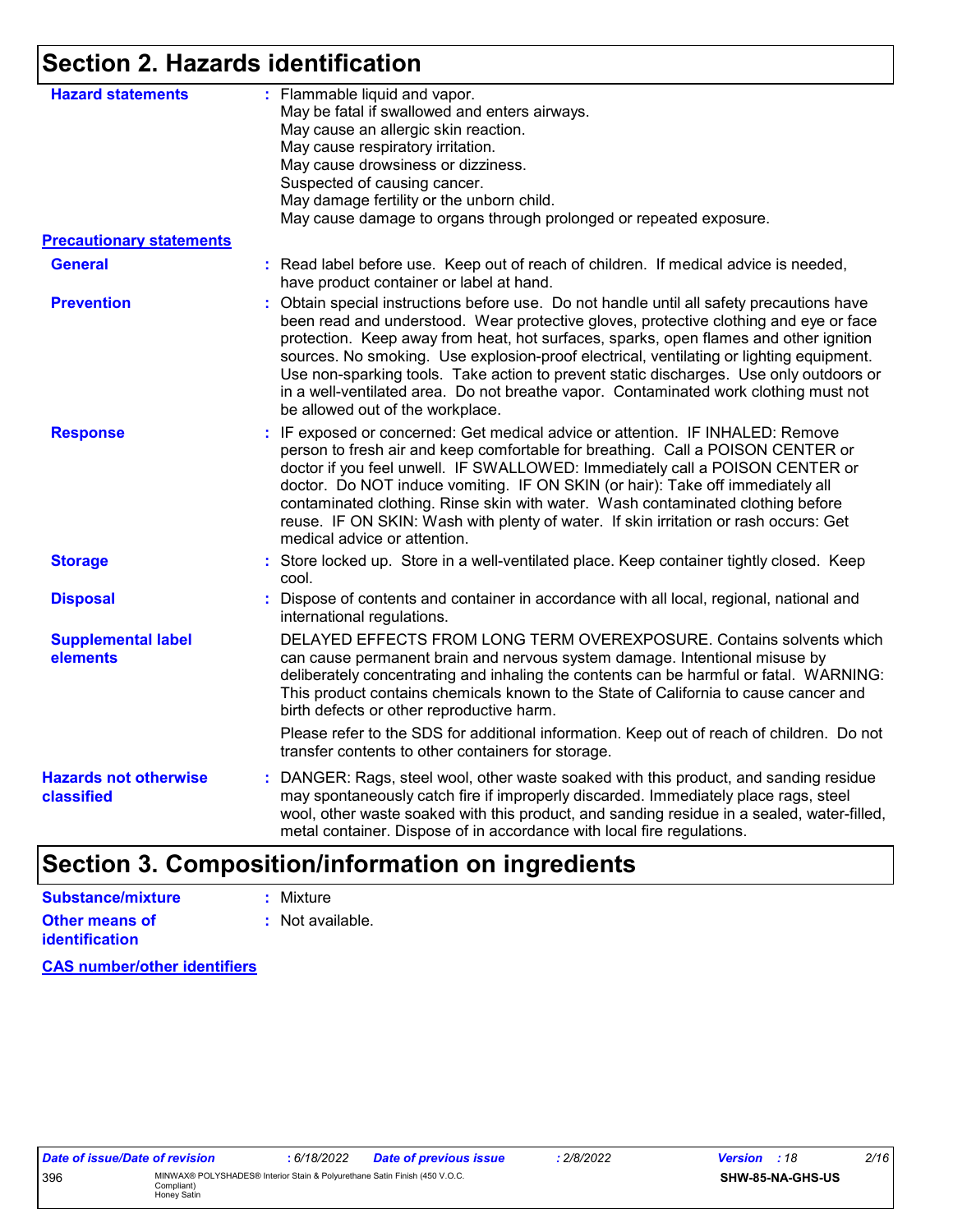### **Section 3. Composition/information on ingredients**

| <b>Ingredient name</b>               | % by weight | <b>CAS number</b> |
|--------------------------------------|-------------|-------------------|
| Light Aliphatic Hydrocarbon          | 225 - ≤50   | 64742-47-8        |
| Light Aliphatic Hydrocarbon          | 210 - ≤25   | 64742-47-8        |
| <b>Amorphous Precipitated Silica</b> | l≤5         | 112926-00-8       |
| Med. Aliphatic Hydrocarbon Solvent   | $\leq$ 1    | 64742-88-7        |
| Mineral Spirits (Odorless)           | $\leq$ 1    | 64742-47-8        |
| Zirconium 2-Ethylhexanoate           | 1≤          | 22464-99-9        |
| Hydrotreated Heavy Petroleum Naphtha | $\leq$ 1    | 64742-48-9        |
| Cobalt 2-Ethylhexanoate              | $\leq 0.3$  | 136-52-7          |
| Methyl Ethyl Ketoxime                | l≤0.3       | 96-29-7           |

Any concentration shown as a range is to protect confidentiality or is due to batch variation.

**There are no additional ingredients present which, within the current knowledge of the supplier and in the concentrations applicable, are classified and hence require reporting in this section.**

**Occupational exposure limits, if available, are listed in Section 8.**

### **Section 4. First aid measures**

#### **Description of necessary first aid measures**

| <b>Eye contact</b>  | : Immediately flush eyes with plenty of water, occasionally lifting the upper and lower<br>eyelids. Check for and remove any contact lenses. Continue to rinse for at least 10<br>minutes. Get medical attention.                                                                                                                                                                                                                                                                                                                                                                                                                                                                                                                                       |
|---------------------|---------------------------------------------------------------------------------------------------------------------------------------------------------------------------------------------------------------------------------------------------------------------------------------------------------------------------------------------------------------------------------------------------------------------------------------------------------------------------------------------------------------------------------------------------------------------------------------------------------------------------------------------------------------------------------------------------------------------------------------------------------|
| <b>Inhalation</b>   | : Remove victim to fresh air and keep at rest in a position comfortable for breathing. If it<br>is suspected that fumes are still present, the rescuer should wear an appropriate mask<br>or self-contained breathing apparatus. If not breathing, if breathing is irregular or if<br>respiratory arrest occurs, provide artificial respiration or oxygen by trained personnel. It<br>may be dangerous to the person providing aid to give mouth-to-mouth resuscitation.<br>Get medical attention. If necessary, call a poison center or physician. If unconscious,<br>place in recovery position and get medical attention immediately. Maintain an open<br>airway. Loosen tight clothing such as a collar, tie, belt or waistband.                    |
| <b>Skin contact</b> | : Wash with plenty of soap and water. Remove contaminated clothing and shoes. Wash<br>contaminated clothing thoroughly with water before removing it, or wear gloves.<br>Continue to rinse for at least 10 minutes. Get medical attention. In the event of any<br>complaints or symptoms, avoid further exposure. Wash clothing before reuse. Clean<br>shoes thoroughly before reuse.                                                                                                                                                                                                                                                                                                                                                                   |
| <b>Ingestion</b>    | : Get medical attention immediately. Call a poison center or physician. Wash out mouth<br>with water. Remove dentures if any. If material has been swallowed and the exposed<br>person is conscious, give small quantities of water to drink. Stop if the exposed person<br>feels sick as vomiting may be dangerous. Aspiration hazard if swallowed. Can enter<br>lungs and cause damage. Do not induce vomiting. If vomiting occurs, the head should<br>be kept low so that vomit does not enter the lungs. Never give anything by mouth to an<br>unconscious person. If unconscious, place in recovery position and get medical<br>attention immediately. Maintain an open airway. Loosen tight clothing such as a collar,<br>tie, belt or waistband. |

|                                       | Most important symptoms/effects, acute and delayed                                                                           |
|---------------------------------------|------------------------------------------------------------------------------------------------------------------------------|
| <b>Potential acute health effects</b> |                                                                                                                              |
| <b>Eye contact</b>                    | : No known significant effects or critical hazards.                                                                          |
| <b>Inhalation</b>                     | : Can cause central nervous system (CNS) depression. May cause drowsiness or<br>dizziness. May cause respiratory irritation. |
| <b>Skin contact</b>                   | : May cause an allergic skin reaction.                                                                                       |
| <b>Ingestion</b>                      | : Can cause central nervous system (CNS) depression. May be fatal if swallowed and<br>enters airways.                        |

#### **Over-exposure signs/symptoms**

| Date of issue/Date of revision |                                                                                                           | 6/18/2022 | <b>Date of previous issue</b> | : 2/8/2022 | <b>Version</b> : 18 |                  | 3/16 |
|--------------------------------|-----------------------------------------------------------------------------------------------------------|-----------|-------------------------------|------------|---------------------|------------------|------|
| 396                            | MINWAX® POLYSHADES® Interior Stain & Polyurethane Satin Finish (450 V.O.C.<br>Compliant) l<br>Honey Satin |           |                               |            |                     | SHW-85-NA-GHS-US |      |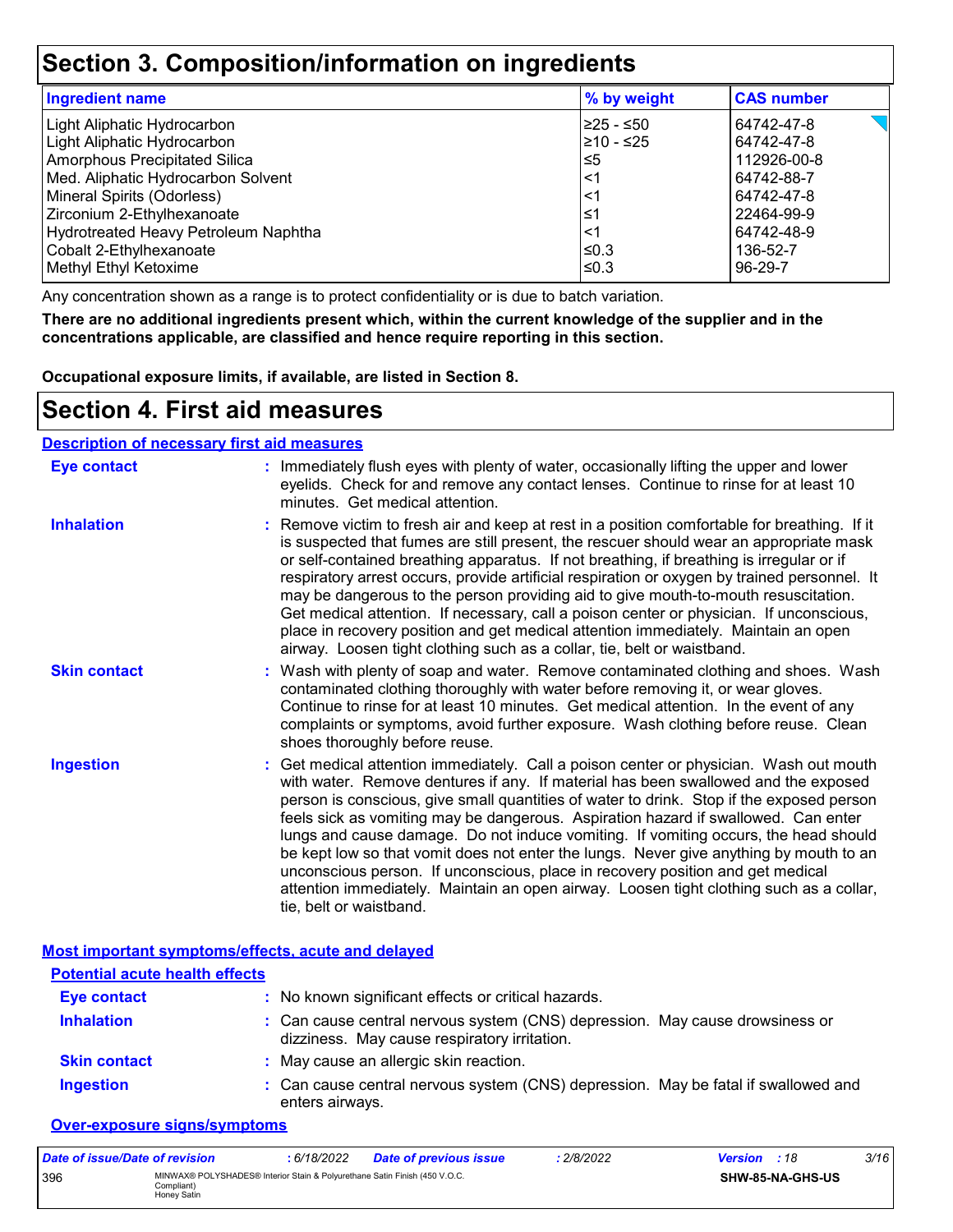## **Section 4. First aid measures**

| <b>Eye contact</b>                | : No specific data.                                                                                                                                                                                                                                                                                                                                                                                             |
|-----------------------------------|-----------------------------------------------------------------------------------------------------------------------------------------------------------------------------------------------------------------------------------------------------------------------------------------------------------------------------------------------------------------------------------------------------------------|
| <b>Inhalation</b>                 | : Adverse symptoms may include the following:<br>respiratory tract irritation<br>coughing<br>nausea or vomiting<br>headache<br>drowsiness/fatigue<br>dizziness/vertigo<br>unconsciousness<br>reduced fetal weight<br>increase in fetal deaths<br>skeletal malformations                                                                                                                                         |
| <b>Skin contact</b>               | : Adverse symptoms may include the following:<br>irritation<br>redness<br>reduced fetal weight<br>increase in fetal deaths<br>skeletal malformations                                                                                                                                                                                                                                                            |
| <b>Ingestion</b>                  | : Adverse symptoms may include the following:<br>nausea or vomiting<br>reduced fetal weight<br>increase in fetal deaths<br>skeletal malformations<br><u>Indication of immediate medical attention and special treatment needed, if necessary</u>                                                                                                                                                                |
| <b>Notes to physician</b>         | : Treat symptomatically. Contact poison treatment specialist immediately if large<br>quantities have been ingested or inhaled.                                                                                                                                                                                                                                                                                  |
| <b>Specific treatments</b>        | : No specific treatment.                                                                                                                                                                                                                                                                                                                                                                                        |
| <b>Protection of first-aiders</b> | : No action shall be taken involving any personal risk or without suitable training. If it is<br>suspected that fumes are still present, the rescuer should wear an appropriate mask or<br>self-contained breathing apparatus. It may be dangerous to the person providing aid to<br>give mouth-to-mouth resuscitation. Wash contaminated clothing thoroughly with water<br>before removing it, or wear gloves. |

#### **See toxicological information (Section 11)**

## **Section 5. Fire-fighting measures**

| <b>Extinguishing media</b>                           |                                                                                                                                                                                                                                                                                                                                                                                                                          |
|------------------------------------------------------|--------------------------------------------------------------------------------------------------------------------------------------------------------------------------------------------------------------------------------------------------------------------------------------------------------------------------------------------------------------------------------------------------------------------------|
| <b>Suitable extinguishing</b><br>media               | : Use dry chemical, $CO2$ , water spray (fog) or foam.                                                                                                                                                                                                                                                                                                                                                                   |
| <b>Unsuitable extinguishing</b><br>media             | : Do not use water jet.                                                                                                                                                                                                                                                                                                                                                                                                  |
| <b>Specific hazards arising</b><br>from the chemical | : Flammable liquid and vapor. Runoff to sewer may create fire or explosion hazard. In a<br>fire or if heated, a pressure increase will occur and the container may burst, with the risk<br>of a subsequent explosion. The vapor/gas is heavier than air and will spread along the<br>ground. Vapors may accumulate in low or confined areas or travel a considerable<br>distance to a source of ignition and flash back. |
| <b>Hazardous thermal</b><br>decomposition products   | : Decomposition products may include the following materials:<br>carbon dioxide<br>carbon monoxide<br>metal oxide/oxides                                                                                                                                                                                                                                                                                                 |

| Date of issue/Date of revision |                                                                                                         | : 6/18/2022 | <b>Date of previous issue</b> | 2/8/2022 | <b>Version</b> : 18 |                  | 4/16 |
|--------------------------------|---------------------------------------------------------------------------------------------------------|-------------|-------------------------------|----------|---------------------|------------------|------|
| 396                            | MINWAX® POLYSHADES® Interior Stain & Polyurethane Satin Finish (450 V.O.C.<br>Compliant)<br>Honey Satin |             |                               |          |                     | SHW-85-NA-GHS-US |      |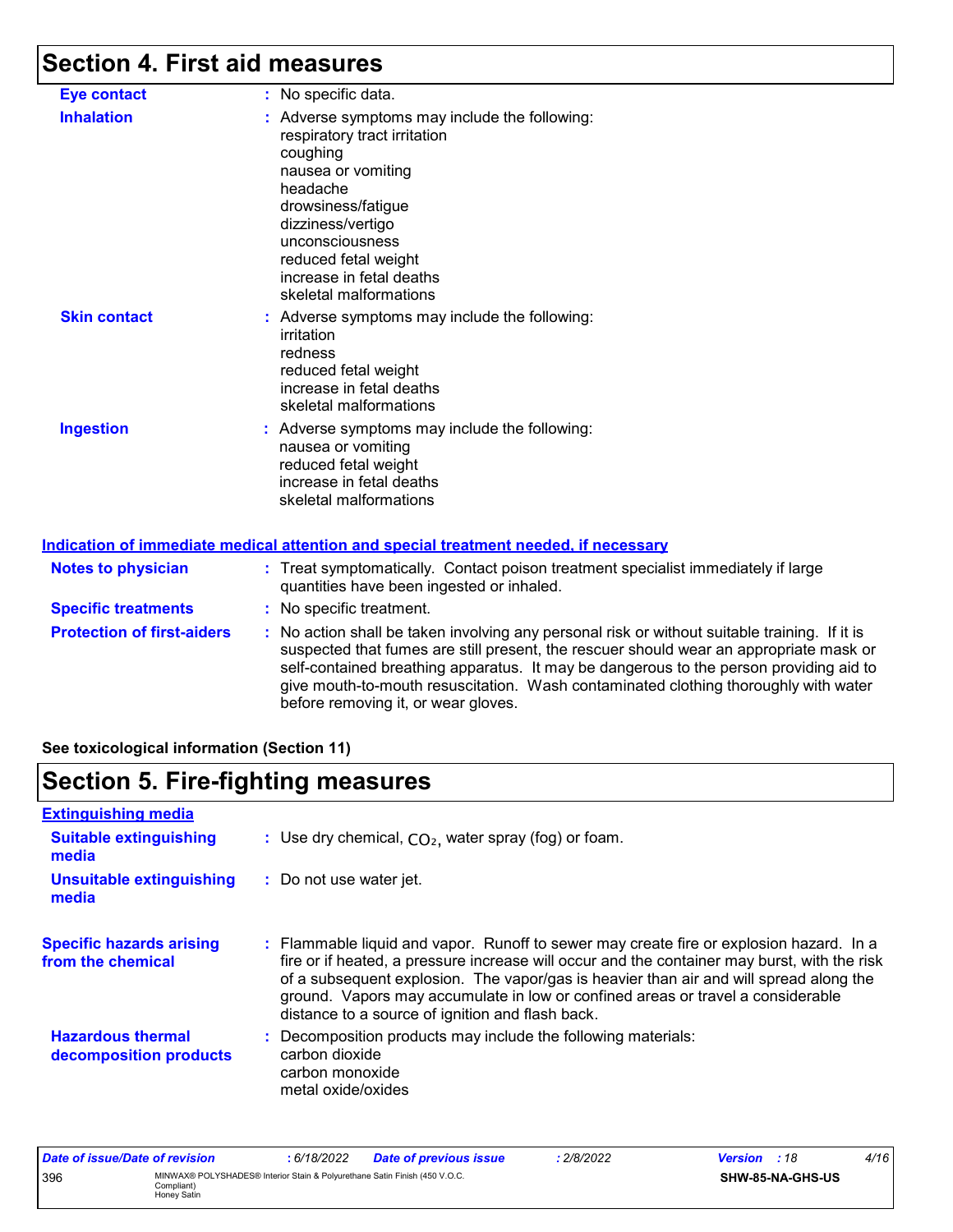## **Section 5. Fire-fighting measures**

| <b>Special protective actions</b><br>for fire-fighters | : Promptly isolate the scene by removing all persons from the vicinity of the incident if<br>there is a fire. No action shall be taken involving any personal risk or without suitable<br>training. Move containers from fire area if this can be done without risk. Use water<br>spray to keep fire-exposed containers cool. |
|--------------------------------------------------------|-------------------------------------------------------------------------------------------------------------------------------------------------------------------------------------------------------------------------------------------------------------------------------------------------------------------------------|
| <b>Special protective</b>                              | : Fire-fighters should wear appropriate protective equipment and self-contained breathing                                                                                                                                                                                                                                     |
| equipment for fire-fighters                            | apparatus (SCBA) with a full face-piece operated in positive pressure mode.                                                                                                                                                                                                                                                   |

### **Section 6. Accidental release measures**

|                                                       | Personal precautions, protective equipment and emergency procedures                                                                                                                                                                                                                                                                                                                                                                                                                                                                                                                                                                                                                                                                                                  |
|-------------------------------------------------------|----------------------------------------------------------------------------------------------------------------------------------------------------------------------------------------------------------------------------------------------------------------------------------------------------------------------------------------------------------------------------------------------------------------------------------------------------------------------------------------------------------------------------------------------------------------------------------------------------------------------------------------------------------------------------------------------------------------------------------------------------------------------|
| For non-emergency<br>personnel                        | : No action shall be taken involving any personal risk or without suitable training.<br>Evacuate surrounding areas. Keep unnecessary and unprotected personnel from<br>entering. Do not touch or walk through spilled material. Shut off all ignition sources.<br>No flares, smoking or flames in hazard area. Avoid breathing vapor or mist. Provide<br>adequate ventilation. Wear appropriate respirator when ventilation is inadequate. Put<br>on appropriate personal protective equipment.                                                                                                                                                                                                                                                                      |
| For emergency responders :                            | If specialized clothing is required to deal with the spillage, take note of any information in<br>Section 8 on suitable and unsuitable materials. See also the information in "For non-<br>emergency personnel".                                                                                                                                                                                                                                                                                                                                                                                                                                                                                                                                                     |
| <b>Environmental precautions</b>                      | : Avoid dispersal of spilled material and runoff and contact with soil, waterways, drains<br>and sewers. Inform the relevant authorities if the product has caused environmental<br>pollution (sewers, waterways, soil or air).                                                                                                                                                                                                                                                                                                                                                                                                                                                                                                                                      |
| Methods and materials for containment and cleaning up |                                                                                                                                                                                                                                                                                                                                                                                                                                                                                                                                                                                                                                                                                                                                                                      |
| <b>Small spill</b>                                    | : Stop leak if without risk. Move containers from spill area. Use spark-proof tools and<br>explosion-proof equipment. Dilute with water and mop up if water-soluble. Alternatively,<br>or if water-insoluble, absorb with an inert dry material and place in an appropriate waste<br>disposal container. Dispose of via a licensed waste disposal contractor.                                                                                                                                                                                                                                                                                                                                                                                                        |
| <b>Large spill</b>                                    | : Stop leak if without risk. Move containers from spill area. Use spark-proof tools and<br>explosion-proof equipment. Approach release from upwind. Prevent entry into sewers,<br>water courses, basements or confined areas. Wash spillages into an effluent treatment<br>plant or proceed as follows. Contain and collect spillage with non-combustible,<br>absorbent material e.g. sand, earth, vermiculite or diatomaceous earth and place in<br>container for disposal according to local regulations (see Section 13). Dispose of via a<br>licensed waste disposal contractor. Contaminated absorbent material may pose the<br>same hazard as the spilled product. Note: see Section 1 for emergency contact<br>information and Section 13 for waste disposal. |

## **Section 7. Handling and storage**

#### **Precautions for safe handling**

| <b>Protective measures</b> | : Put on appropriate personal protective equipment (see Section 8). Persons with a<br>history of skin sensitization problems should not be employed in any process in which<br>this product is used. Avoid exposure - obtain special instructions before use. Avoid<br>exposure during pregnancy. Do not handle until all safety precautions have been read<br>and understood. Do not get in eyes or on skin or clothing. Do not breathe vapor or mist.<br>Do not swallow. Use only with adequate ventilation. Wear appropriate respirator when<br>ventilation is inadequate. Do not enter storage areas and confined spaces unless<br>adequately ventilated. Keep in the original container or an approved alternative made<br>from a compatible material, kept tightly closed when not in use. Store and use away<br>from heat, sparks, open flame or any other ignition source. Use explosion-proof<br>electrical (ventilating, lighting and material handling) equipment. Use only non-sparking<br>tools. Take precautionary measures against electrostatic discharges. Empty containers |
|----------------------------|----------------------------------------------------------------------------------------------------------------------------------------------------------------------------------------------------------------------------------------------------------------------------------------------------------------------------------------------------------------------------------------------------------------------------------------------------------------------------------------------------------------------------------------------------------------------------------------------------------------------------------------------------------------------------------------------------------------------------------------------------------------------------------------------------------------------------------------------------------------------------------------------------------------------------------------------------------------------------------------------------------------------------------------------------------------------------------------------|
|                            | retain product residue and can be hazardous. Do not reuse container.                                                                                                                                                                                                                                                                                                                                                                                                                                                                                                                                                                                                                                                                                                                                                                                                                                                                                                                                                                                                                         |

| Date of issue/Date of revision |                                                                                                         | : 6/18/2022 | <b>Date of previous issue</b> | 2/8/2022 | <b>Version</b> : 18 |                  | 5/16 |
|--------------------------------|---------------------------------------------------------------------------------------------------------|-------------|-------------------------------|----------|---------------------|------------------|------|
| 396                            | MINWAX® POLYSHADES® Interior Stain & Polyurethane Satin Finish (450 V.O.C.<br>Compliant)<br>Honey Satin |             |                               |          |                     | SHW-85-NA-GHS-US |      |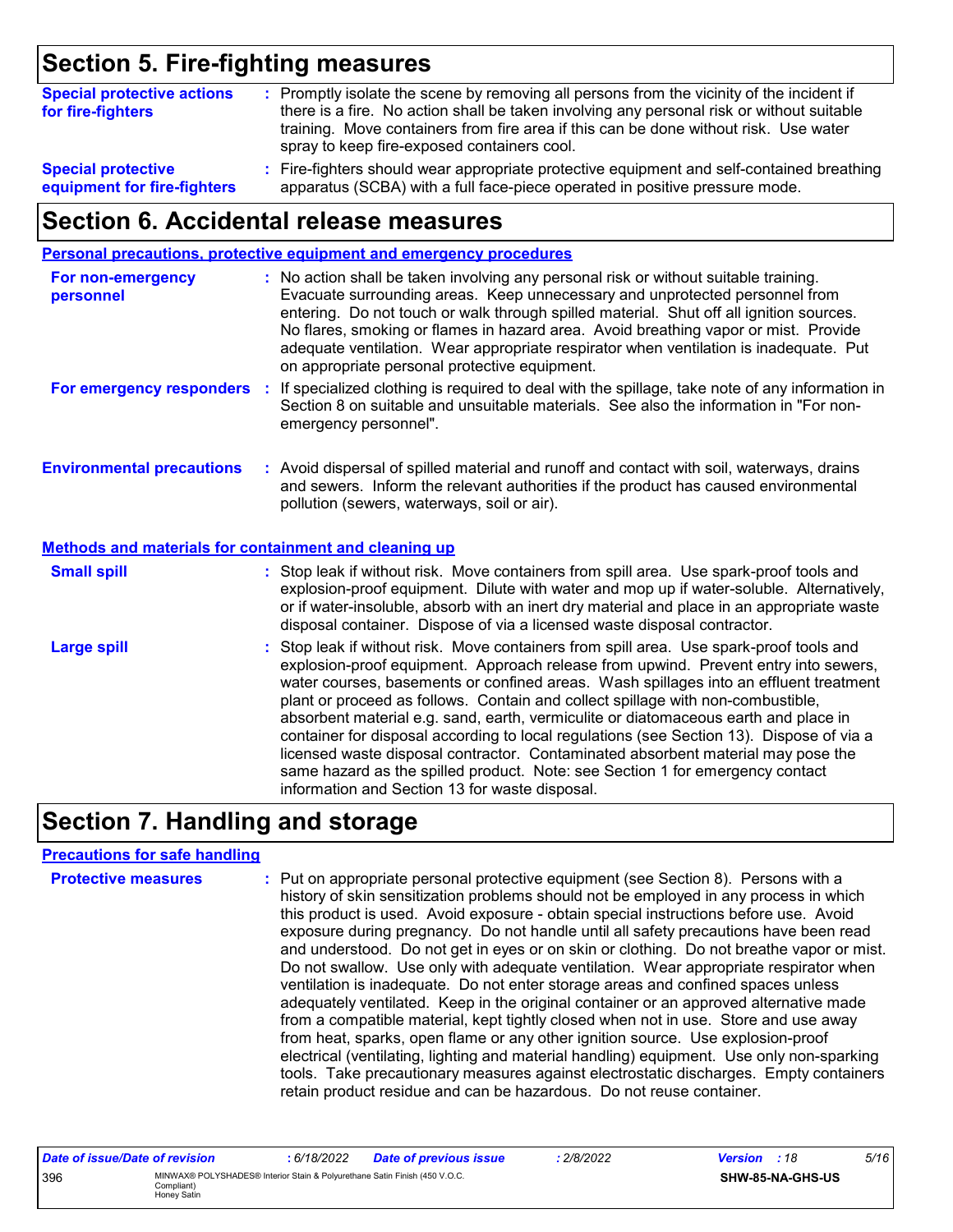## **Section 7. Handling and storage**

| <b>Advice on general</b><br>occupational hygiene                                 | : Eating, drinking and smoking should be prohibited in areas where this material is<br>handled, stored and processed. Workers should wash hands and face before eating,<br>drinking and smoking. Remove contaminated clothing and protective equipment before<br>entering eating areas. See also Section 8 for additional information on hygiene<br>measures.                                                                                                                                                                                                                                                                                                                                                      |
|----------------------------------------------------------------------------------|--------------------------------------------------------------------------------------------------------------------------------------------------------------------------------------------------------------------------------------------------------------------------------------------------------------------------------------------------------------------------------------------------------------------------------------------------------------------------------------------------------------------------------------------------------------------------------------------------------------------------------------------------------------------------------------------------------------------|
| <b>Conditions for safe storage,</b><br>including any<br><b>incompatibilities</b> | : Store in accordance with local regulations. Store in a segregated and approved area.<br>Store in original container protected from direct sunlight in a dry, cool and well-ventilated<br>area, away from incompatible materials (see Section 10) and food and drink. Store<br>locked up. Eliminate all ignition sources. Separate from oxidizing materials. Keep<br>container tightly closed and sealed until ready for use. Containers that have been<br>opened must be carefully resealed and kept upright to prevent leakage. Do not store in<br>unlabeled containers. Use appropriate containment to avoid environmental<br>contamination. See Section 10 for incompatible materials before handling or use. |

## **Section 8. Exposure controls/personal protection**

#### **Control parameters**

#### **Occupational exposure limits (OSHA United States)**

| <b>Ingredient name</b>                                          | CAS#                   | <b>Exposure limits</b>                                                                                                                                                                                                                                                                                                                                             |
|-----------------------------------------------------------------|------------------------|--------------------------------------------------------------------------------------------------------------------------------------------------------------------------------------------------------------------------------------------------------------------------------------------------------------------------------------------------------------------|
| Light Aliphatic Hydrocarbon                                     | 64742-47-8             | ACGIH TLV (United States, 1/2021).<br>Absorbed through skin.<br>TWA: 200 mg/m <sup>3</sup> , (as total hydrocarbon<br>vapor) 8 hours.                                                                                                                                                                                                                              |
| Light Aliphatic Hydrocarbon                                     | 64742-47-8             | ACGIH TLV (United States, 1/2021).<br>Absorbed through skin.<br>TWA: 200 mg/m <sup>3</sup> , (as total hydrocarbon<br>vapor) 8 hours.                                                                                                                                                                                                                              |
| Amorphous Precipitated Silica                                   | 112926-00-8            | NIOSH REL (United States, 10/2020).<br>TWA: 6 mg/m <sup>3</sup> 10 hours.                                                                                                                                                                                                                                                                                          |
| Med. Aliphatic Hydrocarbon Solvent                              | 64742-88-7             | OSHA PEL (United States, 5/2018).<br>TWA: 100 ppm 8 hours.<br>TWA: $400 \text{ mg/m}^3$ 8 hours.                                                                                                                                                                                                                                                                   |
| Mineral Spirits (Odorless)                                      | 64742-47-8             | ACGIH TLV (United States, 1/2021).<br>Absorbed through skin.<br>TWA: 200 mg/m <sup>3</sup> , (as total hydrocarbon<br>vapor) 8 hours.                                                                                                                                                                                                                              |
| Zirconium 2-Ethylhexanoate                                      | 22464-99-9             | ACGIH TLV (United States, 1/2021).<br>TWA: $5 \text{ mg/m}^3$ , (as Zr) 8 hours.<br>STEL: 10 mg/m <sup>3</sup> , (as Zr) 15 minutes.<br>NIOSH REL (United States, 10/2020).<br>TWA: 5 mg/m <sup>3</sup> , (as Zr) 10 hours.<br>STEL: 10 mg/m <sup>3</sup> , (as Zr) 15 minutes.<br>OSHA PEL (United States, 5/2018).<br>TWA: $5 \text{ mg/m}^3$ , (as Zr) 8 hours. |
| Hydrotreated Heavy Petroleum Naphtha<br>Cobalt 2-Ethylhexanoate | 64742-48-9<br>136-52-7 | None.<br>ACGIH TLV (United States, 1/2021). Skin<br>sensitizer. Inhalation sensitizer.<br>TWA: $0.02$ mg/m <sup>3</sup> , (as Co) 8 hours.                                                                                                                                                                                                                         |
| Methyl Ethyl Ketoxime                                           | 96-29-7                | OARS WEEL (United States, 1/2021). Skin<br>sensitizer.<br>TWA: 10 ppm 8 hours.                                                                                                                                                                                                                                                                                     |

**Occupational exposure limits (Canada)**

| Date of issue/Date of revision |                                                                                                         | : 6/18/2022 | <b>Date of previous issue</b> | 2/8/2022 | <b>Version</b> : 18 |                         | 6/16 |
|--------------------------------|---------------------------------------------------------------------------------------------------------|-------------|-------------------------------|----------|---------------------|-------------------------|------|
| 396                            | MINWAX® POLYSHADES® Interior Stain & Polyurethane Satin Finish (450 V.O.C.<br>Compliant)<br>Honey Satin |             |                               |          |                     | <b>SHW-85-NA-GHS-US</b> |      |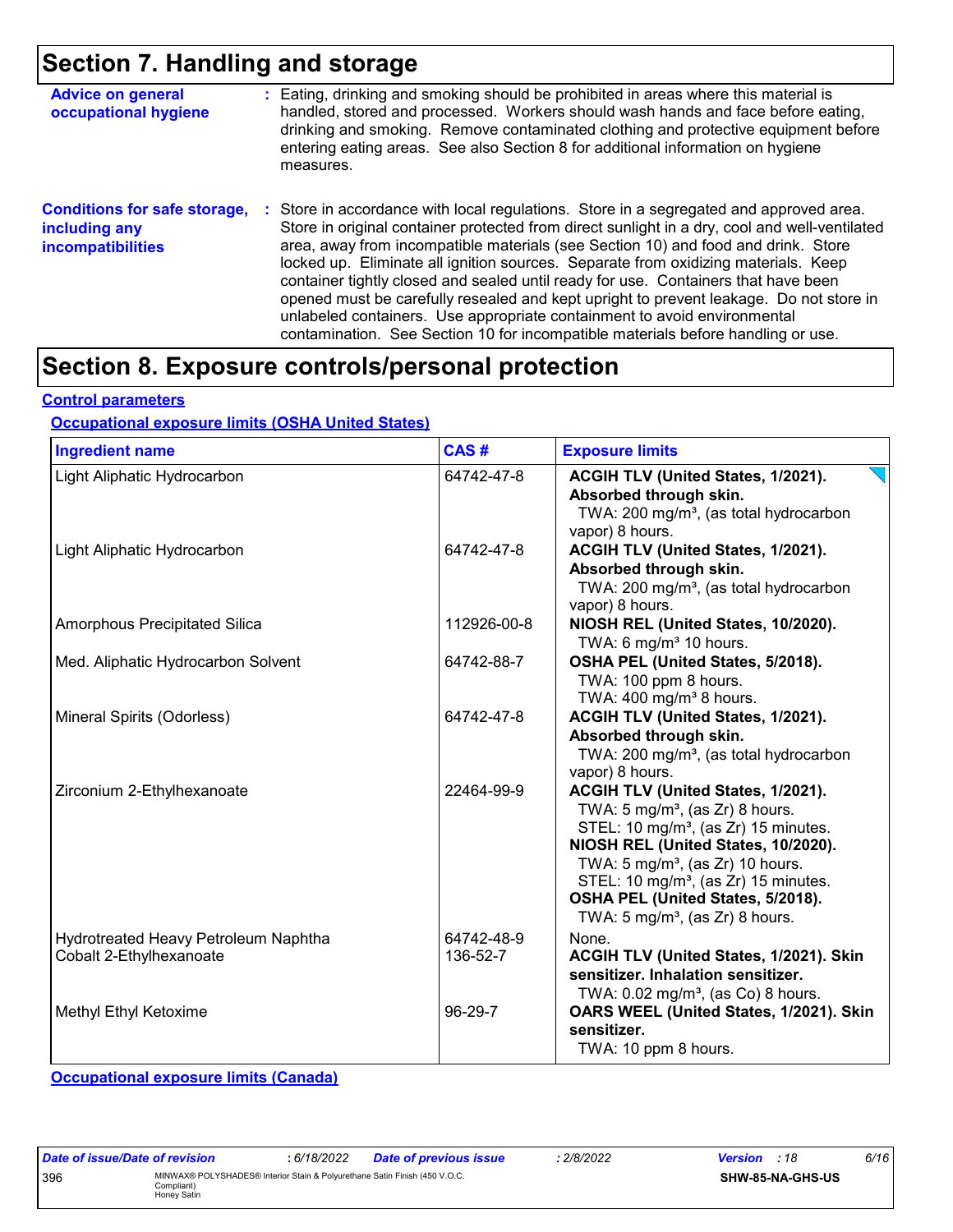## **Section 8. Exposure controls/personal protection**

| <b>Ingredient name</b>                            | CAS#       | <b>Exposure limits</b>                                                                                                                                                                                                                                                                                                                                                                                                                                                                                                                                                                                                    |
|---------------------------------------------------|------------|---------------------------------------------------------------------------------------------------------------------------------------------------------------------------------------------------------------------------------------------------------------------------------------------------------------------------------------------------------------------------------------------------------------------------------------------------------------------------------------------------------------------------------------------------------------------------------------------------------------------------|
| Petroleum refining, hydrotreated light distillate | 64742-47-8 | <b>CA British Columbia Provincial (Canada,</b><br>6/2021). Absorbed through skin.<br>TWA: 200 mg/m <sup>3</sup> , (as total hydrocarbon<br>vapour) 8 hours.<br>CA Alberta Provincial (Canada, 6/2018).<br>Absorbed through skin.<br>8 hrs OEL: 200 mg/m <sup>3</sup> , (as total hydrocarbon<br>vapour) 8 hours.<br>CA Ontario Provincial (Canada, 6/2019).<br>Absorbed through skin.<br>TWA: 200 mg/m <sup>3</sup> , (as total hydrocarbon<br>vapour) 8 hours.                                                                                                                                                           |
| Petroleum refining, hydrotreated light distillate | 64742-47-8 | <b>CA British Columbia Provincial (Canada,</b><br>6/2021). Absorbed through skin.<br>TWA: 200 mg/m <sup>3</sup> , (as total hydrocarbon<br>vapour) 8 hours.<br>CA Alberta Provincial (Canada, 6/2018).<br>Absorbed through skin.<br>8 hrs OEL: 200 mg/m <sup>3</sup> , (as total hydrocarbon<br>vapour) 8 hours.<br>CA Ontario Provincial (Canada, 6/2019).<br>Absorbed through skin.<br>TWA: 200 mg/m <sup>3</sup> , (as total hydrocarbon<br>vapour) 8 hours.                                                                                                                                                           |
| Petroleum refining, hydrotreated light distillate | 64742-47-8 | <b>CA British Columbia Provincial (Canada,</b><br>6/2021). Absorbed through skin.<br>TWA: 200 mg/m <sup>3</sup> , (as total hydrocarbon<br>vapour) 8 hours.<br>CA Alberta Provincial (Canada, 6/2018).<br>Absorbed through skin.<br>8 hrs OEL: 200 mg/m <sup>3</sup> , (as total hydrocarbon<br>vapour) 8 hours.<br>CA Ontario Provincial (Canada, 6/2019).<br>Absorbed through skin.<br>TWA: 200 mg/m <sup>3</sup> , (as total hydrocarbon<br>vapour) 8 hours.                                                                                                                                                           |
| Zirconium 2-Ethylhexanoate                        | 22464-99-9 | CA Alberta Provincial (Canada, 6/2018).<br>8 hrs OEL: 5 mg/m <sup>3</sup> , (as Zr) 8 hours.<br>15 min OEL: 10 mg/m <sup>3</sup> , (as Zr) 15 minutes.<br><b>CA British Columbia Provincial (Canada,</b><br>$6/2021$ ).<br>TWA: 5 mg/m <sup>3</sup> , (as Zr) 8 hours.<br>STEL: 10 mg/m <sup>3</sup> , (as Zr) 15 minutes.<br>CA Quebec Provincial (Canada, 6/2021).<br>TWAEV: $5 \text{ mg/m}^3$ , (as Zr) 8 hours.<br>STEV: 10 mg/m <sup>3</sup> , (as Zr) 15 minutes.<br>CA Ontario Provincial (Canada, 6/2019).<br>STEL: 10 mg/m <sup>3</sup> , (as Zr) 15 minutes.<br>TWA: 5 mg/m <sup>3</sup> , (as $Zr$ ) 8 hours. |
| Cobalt 2-Ethylhexanoate                           | 136-52-7   | <b>CA British Columbia Provincial (Canada,</b><br>6/2021). Skin sensitizer. Inhalation<br>sensitizer.<br>TWA: 0.02 mg/m <sup>3</sup> , (as Co, Total) 8 hours.<br>CA Quebec Provincial (Canada, 6/2021).<br>Skin sensitizer.                                                                                                                                                                                                                                                                                                                                                                                              |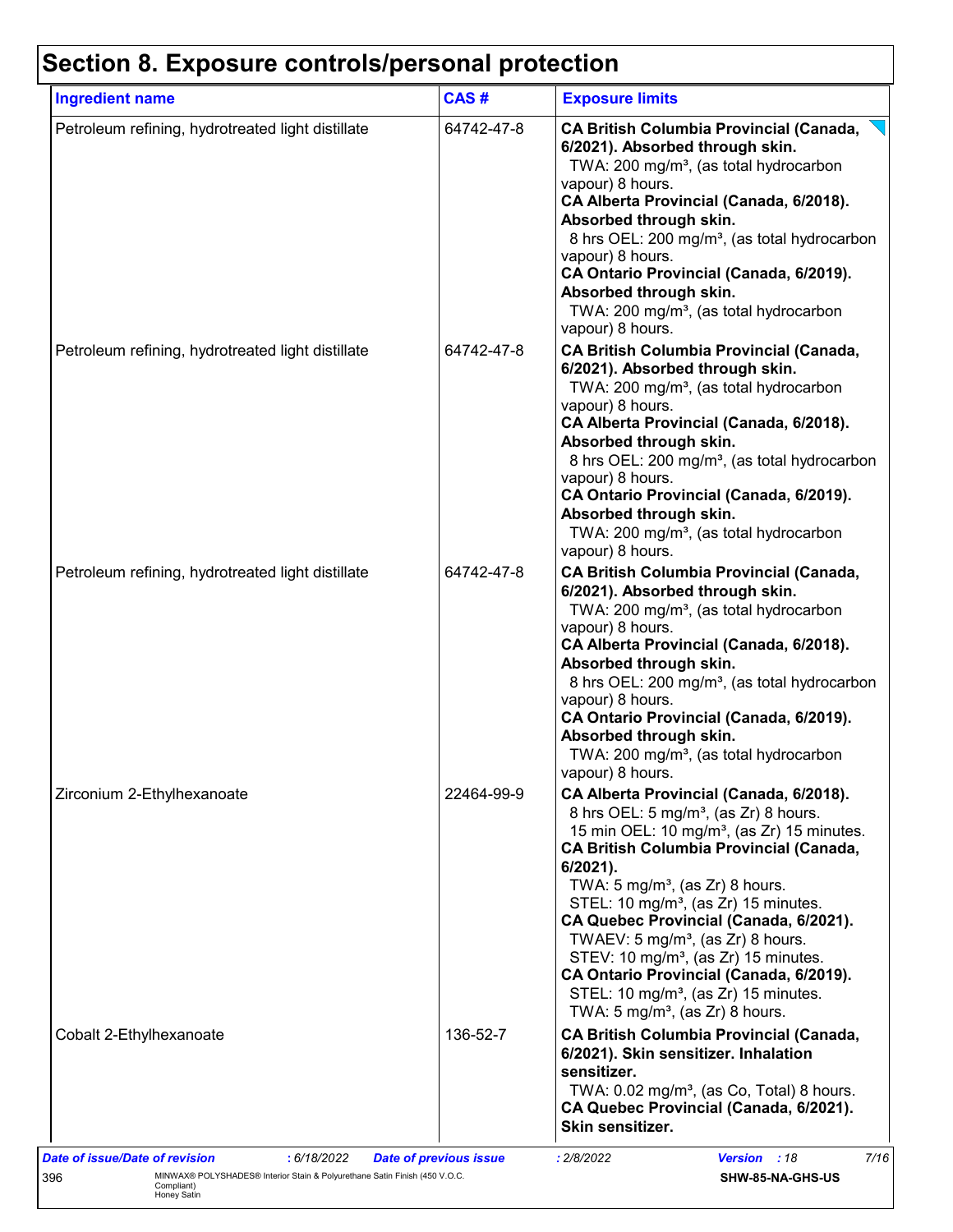## **Section 8. Exposure controls/personal protection**

|                       |               | TWAEV: $0.02 \text{ mg/m}^3$ , (as Co) 8 hours.<br>CA Ontario Provincial (Canada, 6/2019).<br>TWA: $0.02$ mg/m <sup>3</sup> , (as Co) 8 hours.<br><b>CA Saskatchewan Provincial (Canada,</b><br>7/2013).<br>STEL: $0.06 \text{ mg/m}^3$ , (measured as Co) 15<br>minutes.<br>TWA: $0.02 \text{ mg/m}^3$ , (measured as Co) 8<br>hours. |
|-----------------------|---------------|----------------------------------------------------------------------------------------------------------------------------------------------------------------------------------------------------------------------------------------------------------------------------------------------------------------------------------------|
| Methyl Ethyl Ketoxime | $96 - 29 - 7$ | OARS WEEL (United States, 1/2021). Skin<br>sensitizer.<br>TWA: 10 ppm 8 hours.                                                                                                                                                                                                                                                         |

#### **Occupational exposure limits (Mexico)**

|                             | CAS#       | <b>Exposure limits</b>                                                                                                                |
|-----------------------------|------------|---------------------------------------------------------------------------------------------------------------------------------------|
| Light Aliphatic Hydrocarbon | 64742-47-8 | ACGIH TLV (United States, 1/2021).<br>Absorbed through skin.<br>TWA: 200 mg/m <sup>3</sup> , (as total hydrocarbon<br>vapor) 8 hours. |
| Light Aliphatic Hydrocarbon | 64742-47-8 | ACGIH TLV (United States, 1/2021).<br>Absorbed through skin.<br>TWA: $200 \text{ mg/m}^3$ , (as total hydrocarbon<br>vapor) 8 hours.  |
| Zirconium 2-Ethylhexanoate  | 22464-99-9 | NOM-010-STPS-2014 (Mexico, 4/2016).<br>TWA: $5 \text{ mg/m}^3$ , (as Zr) 8 hours.<br>STEL: 10 mg/m <sup>3</sup> , (as Zr) 15 minutes. |
| Cobalt 2-Ethylhexanoate     | 136-52-7   | NOM-010-STPS-2014 (Mexico, 4/2016).<br>TWA: $0.02 \text{ mg/m}^3$ , (as Co) 8 hours.                                                  |

| <b>Appropriate engineering</b><br><b>controls</b> | : Use only with adequate ventilation. Use process enclosures, local exhaust ventilation or<br>other engineering controls to keep worker exposure to airborne contaminants below any<br>recommended or statutory limits. The engineering controls also need to keep gas,<br>vapor or dust concentrations below any lower explosive limits. Use explosion-proof<br>ventilation equipment.                                                                                     |
|---------------------------------------------------|-----------------------------------------------------------------------------------------------------------------------------------------------------------------------------------------------------------------------------------------------------------------------------------------------------------------------------------------------------------------------------------------------------------------------------------------------------------------------------|
| <b>Environmental exposure</b><br><b>controls</b>  | Emissions from ventilation or work process equipment should be checked to ensure<br>they comply with the requirements of environmental protection legislation. In some<br>cases, fume scrubbers, filters or engineering modifications to the process equipment<br>will be necessary to reduce emissions to acceptable levels.                                                                                                                                               |
| <b>Individual protection measures</b>             |                                                                                                                                                                                                                                                                                                                                                                                                                                                                             |
| <b>Hygiene measures</b>                           | : Wash hands, forearms and face thoroughly after handling chemical products, before<br>eating, smoking and using the lavatory and at the end of the working period.<br>Appropriate techniques should be used to remove potentially contaminated clothing.<br>Contaminated work clothing should not be allowed out of the workplace. Wash<br>contaminated clothing before reusing. Ensure that eyewash stations and safety<br>showers are close to the workstation location. |
| <b>Eye/face protection</b>                        | : Safety eyewear complying with an approved standard should be used when a risk<br>assessment indicates this is necessary to avoid exposure to liquid splashes, mists,<br>gases or dusts. If contact is possible, the following protection should be worn, unless<br>the assessment indicates a higher degree of protection: safety glasses with side-<br>shields.                                                                                                          |
| <b>Skin protection</b>                            |                                                                                                                                                                                                                                                                                                                                                                                                                                                                             |

| Date of issue/Date of revision |                                                                                                         | 6/18/2022 | <b>Date of previous issue</b> | 2/8/2022 | <b>Version</b> : 18 |                  | 8/16 |
|--------------------------------|---------------------------------------------------------------------------------------------------------|-----------|-------------------------------|----------|---------------------|------------------|------|
| 396                            | MINWAX® POLYSHADES® Interior Stain & Polyurethane Satin Finish (450 V.O.C.<br>Compliant)<br>Honey Satin |           |                               |          |                     | SHW-85-NA-GHS-US |      |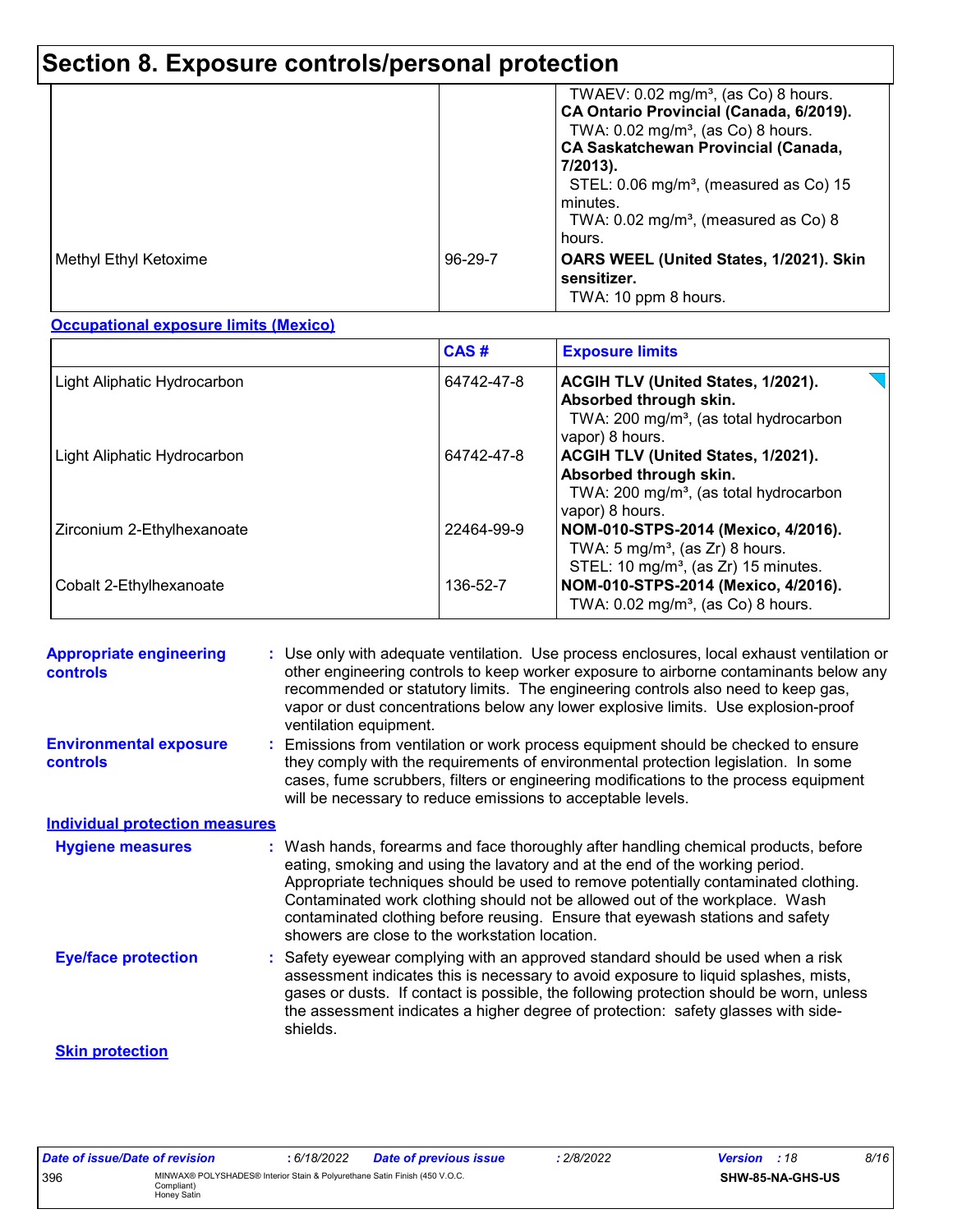## **Section 8. Exposure controls/personal protection**

| <b>Hand protection</b>        | : Chemical-resistant, impervious gloves complying with an approved standard should be<br>worn at all times when handling chemical products if a risk assessment indicates this is<br>necessary. Considering the parameters specified by the glove manufacturer, check<br>during use that the gloves are still retaining their protective properties. It should be<br>noted that the time to breakthrough for any glove material may be different for different<br>glove manufacturers. In the case of mixtures, consisting of several substances, the<br>protection time of the gloves cannot be accurately estimated. |
|-------------------------------|------------------------------------------------------------------------------------------------------------------------------------------------------------------------------------------------------------------------------------------------------------------------------------------------------------------------------------------------------------------------------------------------------------------------------------------------------------------------------------------------------------------------------------------------------------------------------------------------------------------------|
| <b>Body protection</b>        | : Personal protective equipment for the body should be selected based on the task being<br>performed and the risks involved and should be approved by a specialist before<br>handling this product. When there is a risk of ignition from static electricity, wear anti-<br>static protective clothing. For the greatest protection from static discharges, clothing<br>should include anti-static overalls, boots and gloves.                                                                                                                                                                                         |
| <b>Other skin protection</b>  | : Appropriate footwear and any additional skin protection measures should be selected<br>based on the task being performed and the risks involved and should be approved by a<br>specialist before handling this product.                                                                                                                                                                                                                                                                                                                                                                                              |
| <b>Respiratory protection</b> | : Based on the hazard and potential for exposure, select a respirator that meets the<br>appropriate standard or certification. Respirators must be used according to a<br>respiratory protection program to ensure proper fitting, training, and other important<br>aspects of use.                                                                                                                                                                                                                                                                                                                                    |

## **Section 9. Physical and chemical properties**

The conditions of measurement of all properties are at standard temperature and pressure unless otherwise indicated.

| <b>Appearance</b>                                                 |                                                                |
|-------------------------------------------------------------------|----------------------------------------------------------------|
| <b>Physical state</b>                                             | $:$ Liquid.                                                    |
| <b>Color</b>                                                      | : Not available.                                               |
| <b>Odor</b>                                                       | : Not available.                                               |
| <b>Odor threshold</b>                                             | Not available.                                                 |
| pH                                                                | Not applicable.                                                |
| <b>Melting point/freezing point</b>                               | : Not available.                                               |
| <b>Boiling point, initial boiling</b><br>point, and boiling range | : $148^{\circ}$ C (298.4 $^{\circ}$ F)                         |
| <b>Flash point</b>                                                | : Closed cup: 41°C (105.8°F) [Pensky-Martens Closed Cup]       |
| <b>Evaporation rate</b>                                           | $: 0.13$ (butyl acetate = 1)                                   |
| <b>Flammability</b>                                               | Not available.                                                 |
| Lower and upper explosion<br>limit/flammability limit             | $:$ Lower: $0.7\%$<br>Upper: 7%                                |
| <b>Vapor pressure</b>                                             | $: 0.25$ kPa (1.9 mm Hg)                                       |
| <b>Relative vapor density</b>                                     | : $5$ [Air = 1]                                                |
| <b>Relative density</b>                                           | : 0.93                                                         |
| <b>Solubility</b>                                                 | : Not available.                                               |
| <b>Partition coefficient: n-</b><br>octanol/water                 | : Not applicable.                                              |
| <b>Auto-ignition temperature</b>                                  | : Not available.                                               |
| <b>Decomposition temperature</b>                                  | Not available.                                                 |
| <b>Viscosity</b>                                                  | Kinematic (40°C (104°F)): <20.5 mm <sup>2</sup> /s (<20.5 cSt) |
| <b>Molecular weight</b>                                           | Not applicable.                                                |
| <b>Aerosol product</b>                                            |                                                                |
| <b>Heat of combustion</b>                                         | : $19.644$ kJ/g                                                |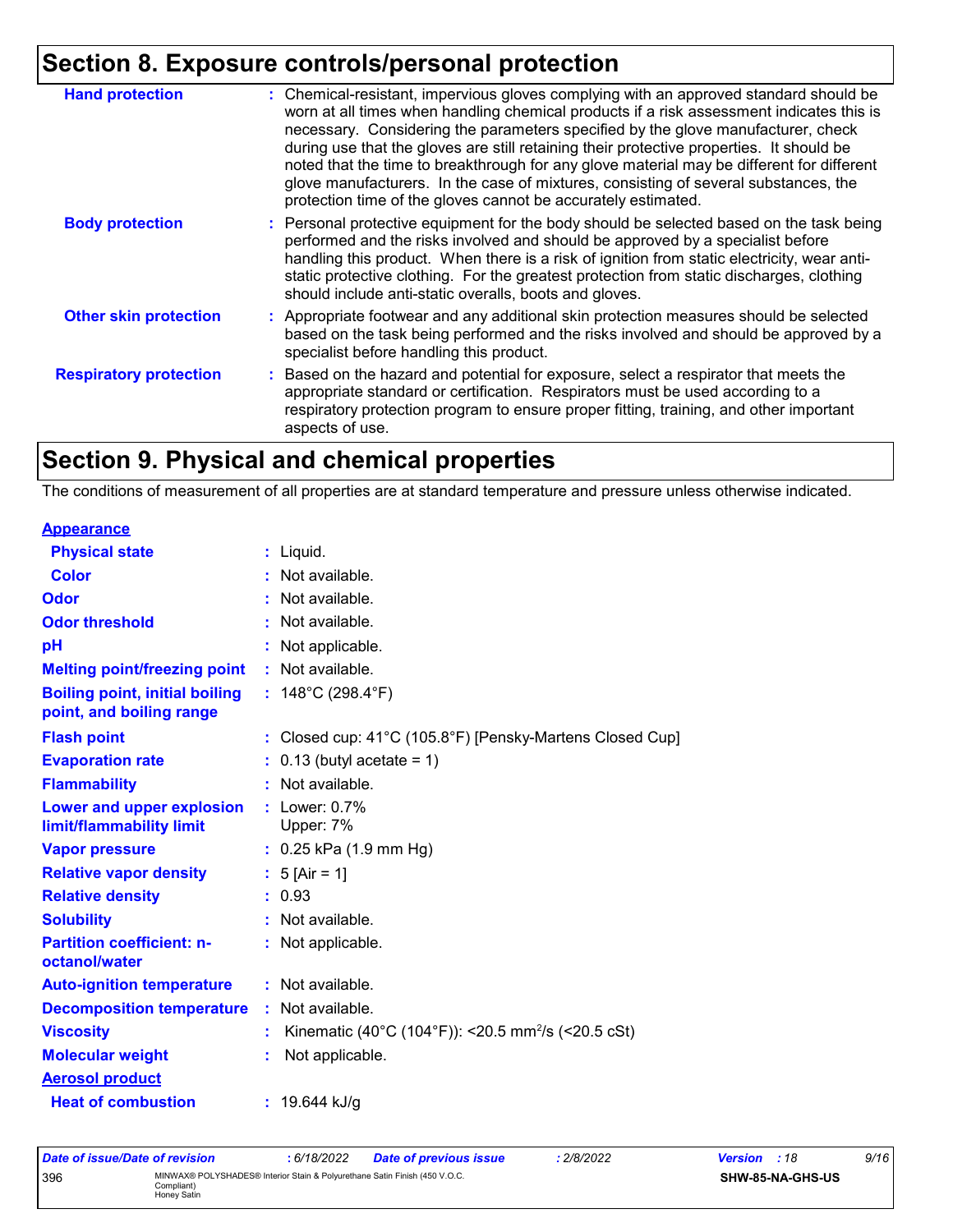## **Section 10. Stability and reactivity**

| <b>Reactivity</b>                                   | : No specific test data related to reactivity available for this product or its ingredients.                                                                                                                                               |
|-----------------------------------------------------|--------------------------------------------------------------------------------------------------------------------------------------------------------------------------------------------------------------------------------------------|
| <b>Chemical stability</b>                           | : The product is stable.                                                                                                                                                                                                                   |
| <b>Possibility of hazardous</b><br><b>reactions</b> | : Under normal conditions of storage and use, hazardous reactions will not occur.                                                                                                                                                          |
| <b>Conditions to avoid</b>                          | : Avoid all possible sources of ignition (spark or flame). Do not pressurize, cut, weld,<br>braze, solder, drill, grind or expose containers to heat or sources of ignition. Do not<br>allow vapor to accumulate in low or confined areas. |
| <b>Incompatible materials</b>                       | : Reactive or incompatible with the following materials:<br>oxidizing materials                                                                                                                                                            |
| <b>Hazardous decomposition</b><br>products          | : Under normal conditions of storage and use, hazardous decomposition products should<br>not be produced.                                                                                                                                  |

### **Section 11. Toxicological information**

#### **Information on toxicological effects**

**Acute toxicity**

| <b>Product/ingredient name</b> | <b>Result</b>                 | <b>Species</b> | <b>Dose</b>            | <b>Exposure</b> |
|--------------------------------|-------------------------------|----------------|------------------------|-----------------|
| Zirconium 2-Ethylhexanoate     | Rabbit<br><b>ILD50 Dermal</b> |                | $>5$ g/kg              |                 |
|                                | LD50 Oral                     | Rat            | $>5$ g/kg              |                 |
| <b>Hydrotreated Heavy</b>      | <b>LC50 Inhalation Vapor</b>  | Rat            | 8500 mg/m <sup>3</sup> | 4 hours         |
| Petroleum Naphtha              |                               |                |                        |                 |
|                                | LD50 Oral                     | Rat            | $>6$ g/kg              |                 |
| Cobalt 2-Ethylhexanoate        | LD50 Dermal                   | Rabbit         | $>5$ g/kg              |                 |
|                                | LD50 Oral                     | Rat            | 1.22 g/kg              |                 |
| Methyl Ethyl Ketoxime          | LD50 Oral                     | Rat            | 930 mg/kg              |                 |

#### **Irritation/Corrosion**

| <b>Product/ingredient name</b> | <b>Result</b>          | <b>Species</b> | <b>Score</b> | <b>Exposure</b> | <b>Observation</b> |
|--------------------------------|------------------------|----------------|--------------|-----------------|--------------------|
| Methyl Ethyl Ketoxime          | Eves - Severe irritant | Rabbit         |              | 100 uL          |                    |

#### **Sensitization**

Not available.

#### **Mutagenicity**

Not available.

#### **Carcinogenicity**

Not available.

#### **Classification**

| <b>Product/ingredient name</b>   | <b>OSHA</b> | <b>IARC</b> | <b>NTP</b>                                       |
|----------------------------------|-------------|-------------|--------------------------------------------------|
| Amorphous Precipitated<br>Silica |             |             |                                                  |
| Cobalt 2-Ethylhexanoate          |             | 2B          | Reasonably anticipated to be a human carcinogen. |

#### **Reproductive toxicity**

Not available.

#### **Teratogenicity**

| Date of issue/Date of revision |                                                                                                         | : 6/18/2022 | <b>Date of previous issue</b> | : 2/8/2022 | <b>Version</b> : 18 |                  | 10/16 |
|--------------------------------|---------------------------------------------------------------------------------------------------------|-------------|-------------------------------|------------|---------------------|------------------|-------|
| 396                            | MINWAX® POLYSHADES® Interior Stain & Polyurethane Satin Finish (450 V.O.C.<br>Compliant)<br>Honey Satin |             |                               |            |                     | SHW-85-NA-GHS-US |       |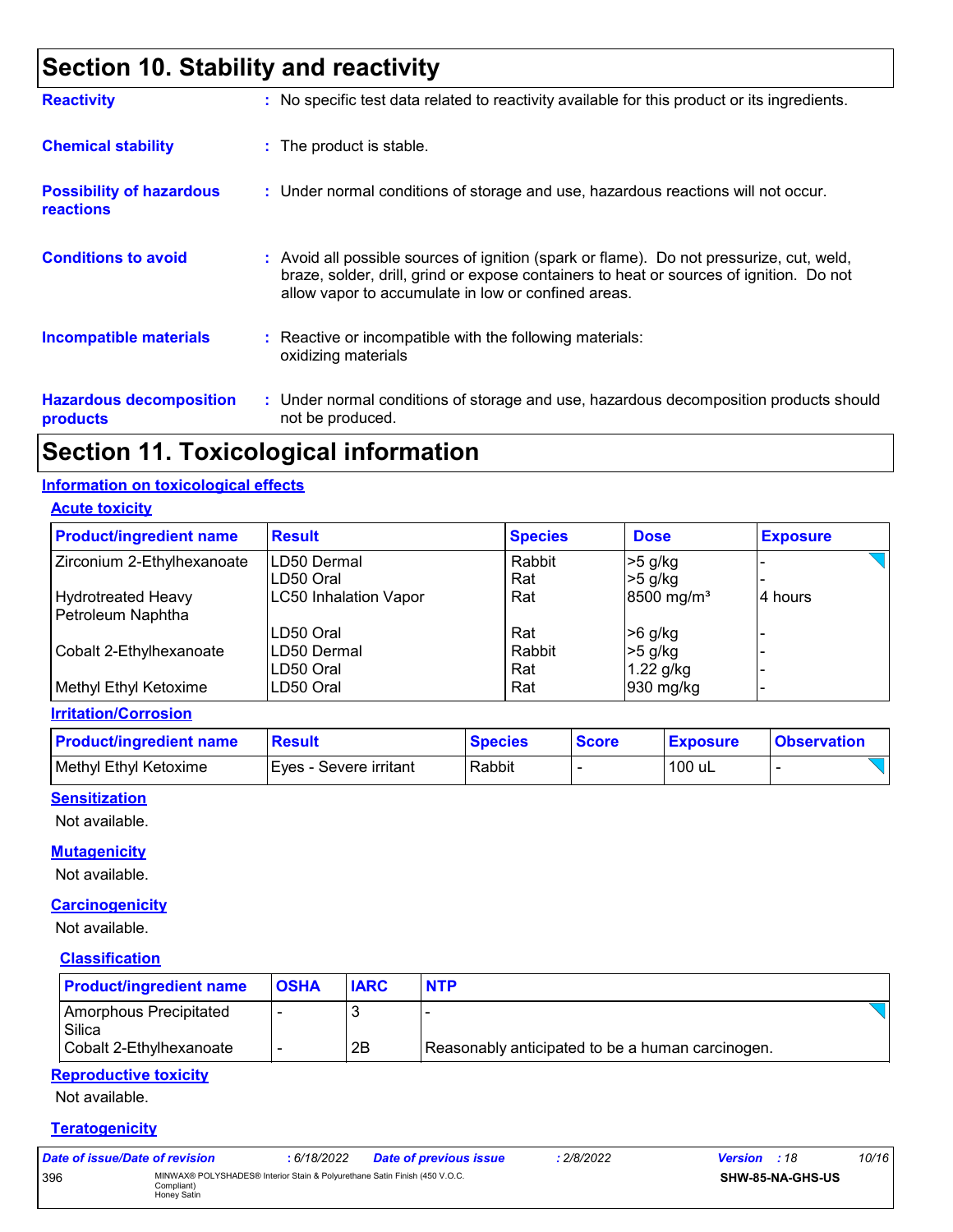## **Section 11. Toxicological information**

#### Not available.

#### **Specific target organ toxicity (single exposure)**

| <b>Name</b>                          | <b>Category</b> | <b>Route of</b><br>exposure | <b>Target organs</b>            |
|--------------------------------------|-----------------|-----------------------------|---------------------------------|
| Light Aliphatic Hydrocarbon          | Category 3      |                             | Respiratory tract<br>irritation |
|                                      | Category 3      |                             | Narcotic effects                |
| Light Aliphatic Hydrocarbon          | Category 3      |                             | Respiratory tract<br>irritation |
|                                      | Category 3      |                             | Narcotic effects                |
| Med. Aliphatic Hydrocarbon Solvent   | Category 3      |                             | Respiratory tract<br>irritation |
|                                      | Category 3      |                             | Narcotic effects                |
| Mineral Spirits (Odorless)           | Category 3      |                             | Respiratory tract<br>irritation |
|                                      | Category 3      |                             | Narcotic effects                |
| Hydrotreated Heavy Petroleum Naphtha | Category 3      |                             | Respiratory tract<br>irritation |
|                                      | Category 3      |                             | Narcotic effects                |
| Methyl Ethyl Ketoxime                | Category 1      |                             | upper respiratory<br>tract      |
|                                      | Category 3      |                             | Narcotic effects                |

#### **Specific target organ toxicity (repeated exposure)**

| <b>Name</b>                          | <b>Category</b> | <b>Route of</b><br>exposure | <b>Target organs</b> |
|--------------------------------------|-----------------|-----------------------------|----------------------|
| Light Aliphatic Hydrocarbon          | Category 2      |                             |                      |
| Light Aliphatic Hydrocarbon          | Category 2      |                             |                      |
| Med. Aliphatic Hydrocarbon Solvent   | Category 1      |                             |                      |
| Mineral Spirits (Odorless)           | Category 2      |                             |                      |
| Hydrotreated Heavy Petroleum Naphtha | Category 2      |                             |                      |
| Methyl Ethyl Ketoxime                | Category 2      |                             | blood system         |

#### **Aspiration hazard**

| <b>Name</b>                          | <b>Result</b>                         |
|--------------------------------------|---------------------------------------|
| Light Aliphatic Hydrocarbon          | <b>ASPIRATION HAZARD - Category 1</b> |
| Light Aliphatic Hydrocarbon          | <b>ASPIRATION HAZARD - Category 1</b> |
| Med. Aliphatic Hydrocarbon Solvent   | <b>ASPIRATION HAZARD - Category 1</b> |
| Mineral Spirits (Odorless)           | <b>ASPIRATION HAZARD - Category 1</b> |
| Hydrotreated Heavy Petroleum Naphtha | <b>ASPIRATION HAZARD - Category 1</b> |

#### **Information on the likely :** Not available. **routes of exposure**

| <b>Potential acute health effects</b> |                                                                                                                              |
|---------------------------------------|------------------------------------------------------------------------------------------------------------------------------|
| <b>Eye contact</b>                    | : No known significant effects or critical hazards.                                                                          |
| <b>Inhalation</b>                     | : Can cause central nervous system (CNS) depression. May cause drowsiness or<br>dizziness. May cause respiratory irritation. |
| <b>Skin contact</b>                   | : May cause an allergic skin reaction.                                                                                       |
| <b>Ingestion</b>                      | : Can cause central nervous system (CNS) depression. May be fatal if swallowed and<br>enters airways.                        |

#### **Symptoms related to the physical, chemical and toxicological characteristics**

| <b>Eye contact</b> | $\therefore$ No specific data. |
|--------------------|--------------------------------|
|--------------------|--------------------------------|

| Date of issue/Date of revision |                                                                                                         | : 6/18/2022 | Date of previous issue | : 2/8/2022 | <b>Version</b> : 18 |                         | 11/16 |
|--------------------------------|---------------------------------------------------------------------------------------------------------|-------------|------------------------|------------|---------------------|-------------------------|-------|
| 396                            | MINWAX® POLYSHADES® Interior Stain & Polyurethane Satin Finish (450 V.O.C.<br>Compliant)<br>Honey Satin |             |                        |            |                     | <b>SHW-85-NA-GHS-US</b> |       |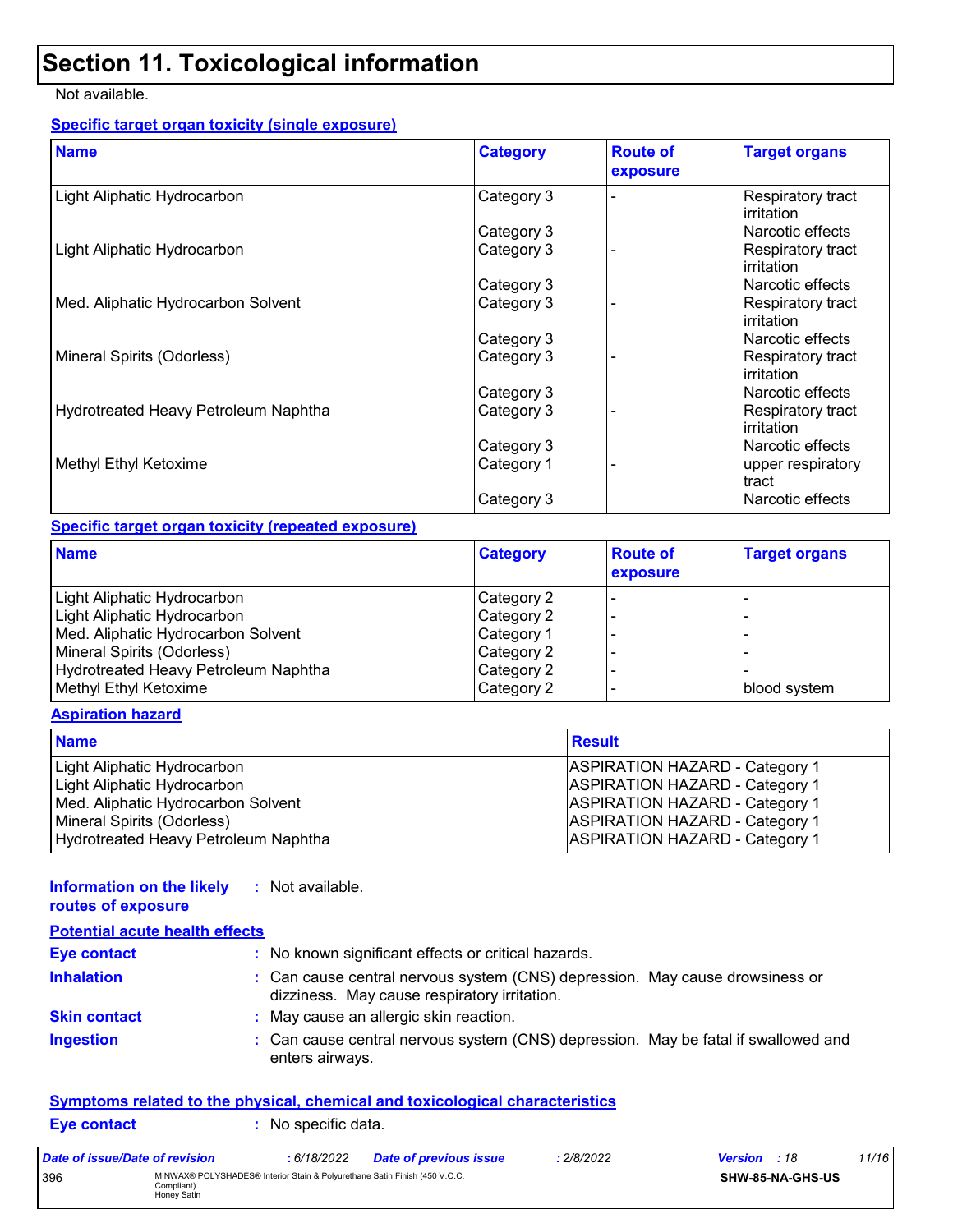## **Section 11. Toxicological information**

| <b>Inhalation</b>   | : Adverse symptoms may include the following:<br>respiratory tract irritation<br>coughing<br>nausea or vomiting<br>headache<br>drowsiness/fatigue<br>dizziness/vertigo<br>unconsciousness<br>reduced fetal weight<br>increase in fetal deaths<br>skeletal malformations |
|---------------------|-------------------------------------------------------------------------------------------------------------------------------------------------------------------------------------------------------------------------------------------------------------------------|
| <b>Skin contact</b> | : Adverse symptoms may include the following:<br>irritation<br>redness<br>reduced fetal weight<br>increase in fetal deaths<br>skeletal malformations                                                                                                                    |
| <b>Ingestion</b>    | : Adverse symptoms may include the following:<br>nausea or vomiting<br>reduced fetal weight<br>increase in fetal deaths<br>skeletal malformations                                                                                                                       |
|                     |                                                                                                                                                                                                                                                                         |

|                                              | Delayed and immediate effects and also chronic effects from short and long term exposure                                                                                       |
|----------------------------------------------|--------------------------------------------------------------------------------------------------------------------------------------------------------------------------------|
| <b>Short term exposure</b>                   |                                                                                                                                                                                |
| <b>Potential immediate</b><br><b>effects</b> | : Not available.                                                                                                                                                               |
| <b>Potential delayed effects</b>             | $:$ Not available.                                                                                                                                                             |
| <b>Long term exposure</b>                    |                                                                                                                                                                                |
| <b>Potential immediate</b><br><b>effects</b> | : Not available.                                                                                                                                                               |
| <b>Potential delayed effects</b>             | : Not available.                                                                                                                                                               |
| <b>Potential chronic health effects</b>      |                                                                                                                                                                                |
| Not available.                               |                                                                                                                                                                                |
| <b>General</b>                               | : May cause damage to organs through prolonged or repeated exposure. Once<br>sensitized, a severe allergic reaction may occur when subsequently exposed to very low<br>levels. |
| <b>Carcinogenicity</b>                       | : Suspected of causing cancer. Risk of cancer depends on duration and level of<br>exposure.                                                                                    |
| <b>Mutagenicity</b>                          | : No known significant effects or critical hazards.                                                                                                                            |
| <b>Teratogenicity</b>                        | : Suspected of damaging the unborn child.                                                                                                                                      |
| <b>Developmental effects</b>                 | : No known significant effects or critical hazards.                                                                                                                            |
| <b>Fertility effects</b>                     | : May damage fertility.                                                                                                                                                        |

**Numerical measures of toxicity** Not available. **Acute toxicity estimates**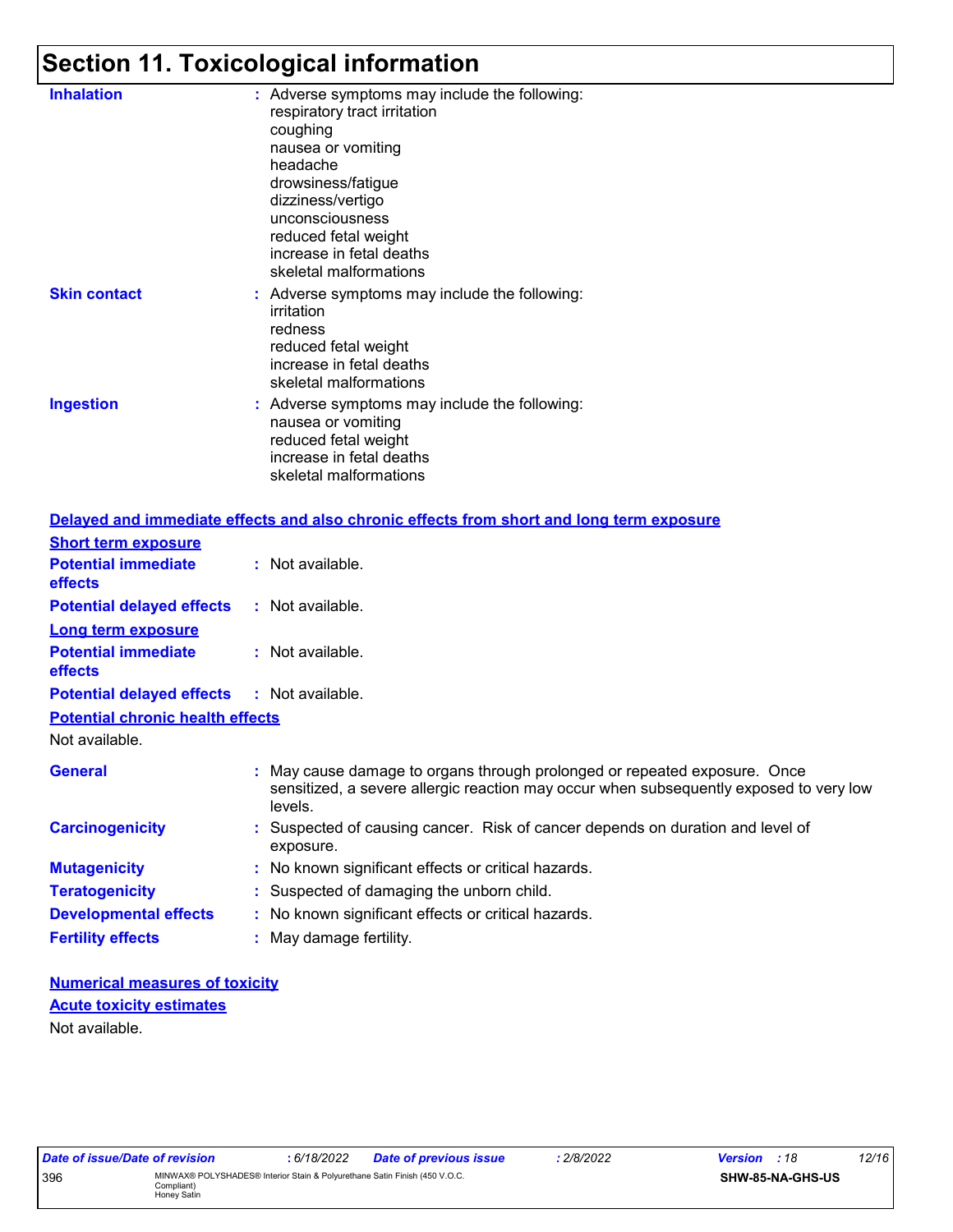## **Section 12. Ecological information**

#### **Toxicity**

| <b>Product/ingredient name</b> | <b>Result</b>                      | <b>Species</b>                    | <b>Exposure</b> |
|--------------------------------|------------------------------------|-----------------------------------|-----------------|
| Light Aliphatic Hydrocarbon    | Acute LC50 2200 µg/l Fresh water   | Fish - Lepomis macrochirus        | 4 days          |
| Light Aliphatic Hydrocarbon    | Acute LC50 2200 µg/l Fresh water   | Fish - Lepomis macrochirus        | 4 days          |
| Mineral Spirits (Odorless)     | Acute LC50 2200 µg/l Fresh water   | <b>Fish - Lepomis macrochirus</b> | 4 days          |
| Methyl Ethyl Ketoxime          | Acute LC50 843000 µg/l Fresh water | Fish - Pimephales promelas        | 196 hours       |

#### **Persistence and degradability**

Not available.

#### **Bioaccumulative potential**

| <b>Product/ingredient name</b> | $LogP_{ow}$ | <b>BCF</b> | <b>Potential</b> |
|--------------------------------|-------------|------------|------------------|
| Zirconium 2-Ethylhexanoate     |             | 2.96       | low              |
| Hydrotreated Heavy             |             | 10 to 2500 | high             |
| Petroleum Naphtha              |             |            |                  |
| Cobalt 2-Ethylhexanoate        |             | 15600      | high             |
| Methyl Ethyl Ketoxime          |             | 2.5 to 5.8 | low              |

#### **Mobility in soil**

| <b>Soil/water partition</b> | : Not available. |
|-----------------------------|------------------|
| <b>coefficient (Koc)</b>    |                  |

#### **Other adverse effects** : No known significant effects or critical hazards.

### **Section 13. Disposal considerations**

The generation of waste should be avoided or minimized wherever possible. Disposal of this product, solutions and any by-products should at all times comply with the requirements of environmental protection and waste disposal legislation and any regional local authority requirements. Dispose of surplus and non-recyclable products via a licensed waste disposal contractor. Waste should not be disposed of untreated to the sewer unless fully compliant with the requirements of all authorities with jurisdiction. Waste packaging should be recycled. Incineration or landfill should only be considered when recycling is not feasible. This material and its container must be disposed of in a safe way. Care should be taken when handling emptied containers that have not been cleaned or rinsed out. Empty containers or liners may retain some product residues. Vapor from product residues may create a highly flammable or explosive atmosphere inside the container. Do not cut, weld or grind used containers unless they have been cleaned thoroughly internally. Avoid dispersal of spilled material and runoff and contact with soil, waterways, drains and sewers. **Disposal methods :**

### **Section 14. Transport information**

|                                   | <b>DOT</b><br><b>Classification</b>                                                                     | <b>TDG</b><br><b>Classification</b> | <b>Mexico</b><br><b>Classification</b> | <b>IATA</b>    | <b>IMDG</b>      |
|-----------------------------------|---------------------------------------------------------------------------------------------------------|-------------------------------------|----------------------------------------|----------------|------------------|
| <b>UN number</b>                  | <b>UN1263</b>                                                                                           | <b>UN1263</b>                       | UN1263                                 | UN1263         | <b>UN1263</b>    |
| <b>UN proper</b><br>shipping name | <b>PAINT</b>                                                                                            | <b>PAINT</b>                        | <b>PAINT</b>                           | l PAINT        | <b>PAINT</b>     |
|                                   |                                                                                                         |                                     |                                        |                |                  |
| Date of issue/Date of revision    | :6/18/2022                                                                                              |                                     | : 2/8/2022                             | <b>Version</b> | 13/16<br>:18     |
| 396                               | MINWAX® POLYSHADES® Interior Stain & Polyurethane Satin Finish (450 V.O.C.<br>Compliant)<br>Honey Satin | <b>Date of previous issue</b>       |                                        |                | SHW-85-NA-GHS-US |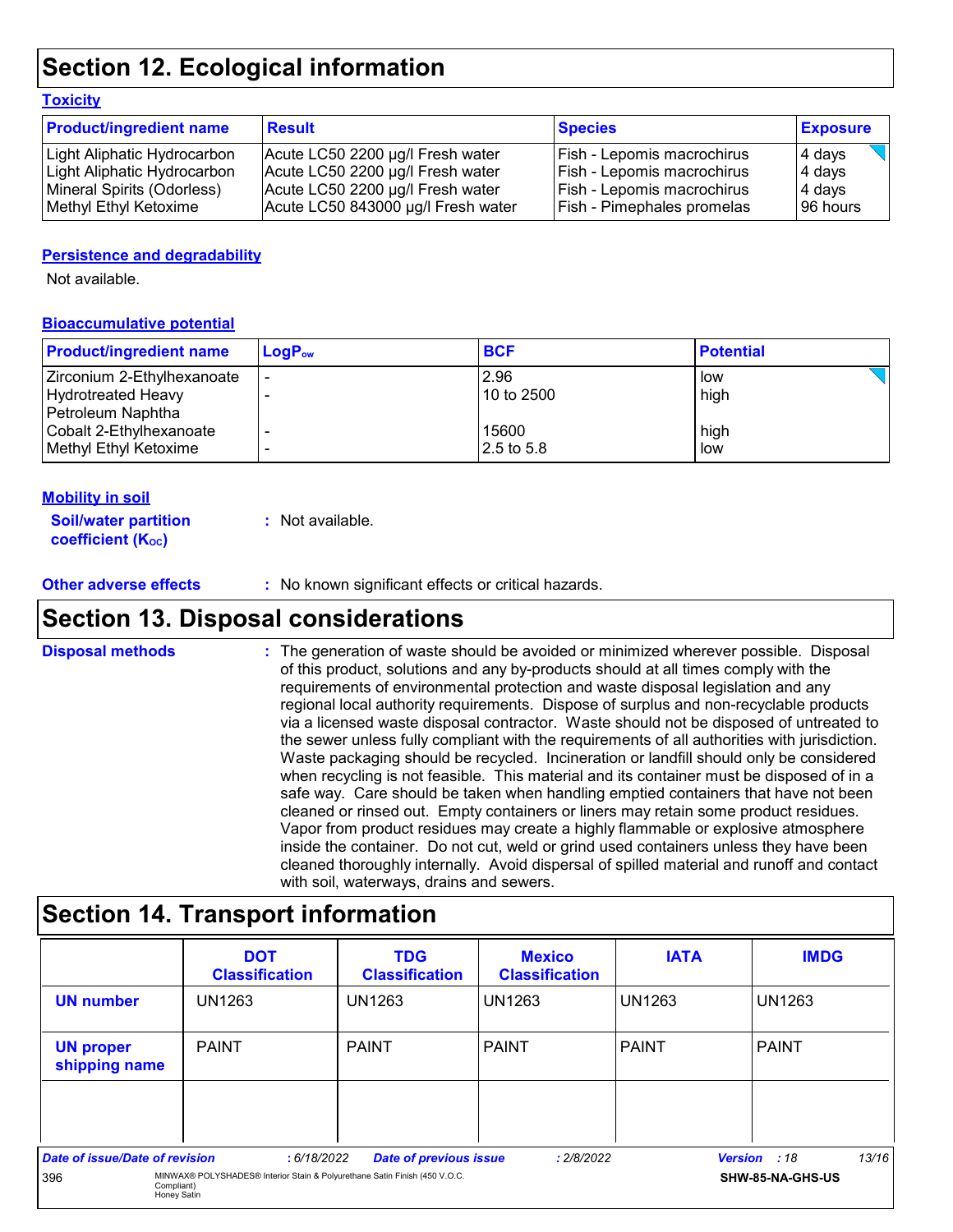|                                                          | <b>Section 14. Transport information</b>                                                                                                                                                                                                                          |                                                                                                                                                                                                                                                                                                                                                                                                                                                                                                                                                                                                                                                                                     |                  |                |                                            |
|----------------------------------------------------------|-------------------------------------------------------------------------------------------------------------------------------------------------------------------------------------------------------------------------------------------------------------------|-------------------------------------------------------------------------------------------------------------------------------------------------------------------------------------------------------------------------------------------------------------------------------------------------------------------------------------------------------------------------------------------------------------------------------------------------------------------------------------------------------------------------------------------------------------------------------------------------------------------------------------------------------------------------------------|------------------|----------------|--------------------------------------------|
| <b>Transport</b><br>hazard class(es)                     | 3                                                                                                                                                                                                                                                                 | 3                                                                                                                                                                                                                                                                                                                                                                                                                                                                                                                                                                                                                                                                                   | 3                | 3              | 3                                          |
| <b>Packing group</b>                                     | Ш                                                                                                                                                                                                                                                                 | III                                                                                                                                                                                                                                                                                                                                                                                                                                                                                                                                                                                                                                                                                 | III              | $\mathbf{III}$ | $\mathbf{III}$                             |
| <b>Environmental</b><br>hazards                          | No.                                                                                                                                                                                                                                                               | No.                                                                                                                                                                                                                                                                                                                                                                                                                                                                                                                                                                                                                                                                                 | No.              | No.            | No.                                        |
| <b>Additional</b><br><b>information</b>                  | This product may<br>be re-classified as<br>"Combustible<br>Liquid," unless<br>transported by<br>vessel or aircraft.<br>Non-bulk<br>packages (less<br>than or equal to<br>119 gal) of<br>combustible<br>liquids are not<br>regulated as<br>hazardous<br>materials. | Product classified<br>as per the<br>following sections<br>of the<br>Transportation of<br>Dangerous Goods<br>Regulations:<br>2.18-2.19 (Class<br>3).                                                                                                                                                                                                                                                                                                                                                                                                                                                                                                                                 |                  |                | <b>Emergency</b><br>schedules F-E, S-<br>E |
|                                                          | <b>ERG No.</b>                                                                                                                                                                                                                                                    | <b>ERG No.</b>                                                                                                                                                                                                                                                                                                                                                                                                                                                                                                                                                                                                                                                                      | <b>ERG No.</b>   |                |                                            |
|                                                          | 128                                                                                                                                                                                                                                                               | 128                                                                                                                                                                                                                                                                                                                                                                                                                                                                                                                                                                                                                                                                                 | 128              |                |                                            |
| <b>Special precautions for user :</b>                    |                                                                                                                                                                                                                                                                   | Multi-modal shipping descriptions are provided for informational purposes and do not<br>consider container sizes. The presence of a shipping description for a particular<br>mode of transport (sea, air, etc.), does not indicate that the product is packaged<br>suitably for that mode of transport. All packaging must be reviewed for suitability<br>prior to shipment, and compliance with the applicable regulations is the sole<br>responsibility of the person offering the product for transport. People loading and<br>unloading dangerous goods must be trained on all of the risks deriving from the<br>substances and on all actions in case of emergency situations. |                  |                |                                            |
| <b>Transport in bulk according</b><br>to IMO instruments | : Not available.                                                                                                                                                                                                                                                  | <b>Proper shipping name</b>                                                                                                                                                                                                                                                                                                                                                                                                                                                                                                                                                                                                                                                         | : Not available. |                |                                            |

## **Section 15. Regulatory information**

#### **SARA 313**

SARA 313 (40 CFR 372.45) supplier notification can be found on the Environmental Data Sheet.

#### **California Prop. 65**

WARNING: This product contains chemicals known to the State of California to cause cancer and birth defects or other reproductive harm.

#### **International regulations**

| Date of issue/Date of revision                                                                                 |  | : 6/18/2022 | <b>Date of previous issue</b> | 2/8/2022 | <b>Version</b> : 18     |  | 14/16 |
|----------------------------------------------------------------------------------------------------------------|--|-------------|-------------------------------|----------|-------------------------|--|-------|
| MINWAX® POLYSHADES® Interior Stain & Polyurethane Satin Finish (450 V.O.C.<br>396<br>Compliant)<br>Honey Satin |  |             |                               |          | <b>SHW-85-NA-GHS-US</b> |  |       |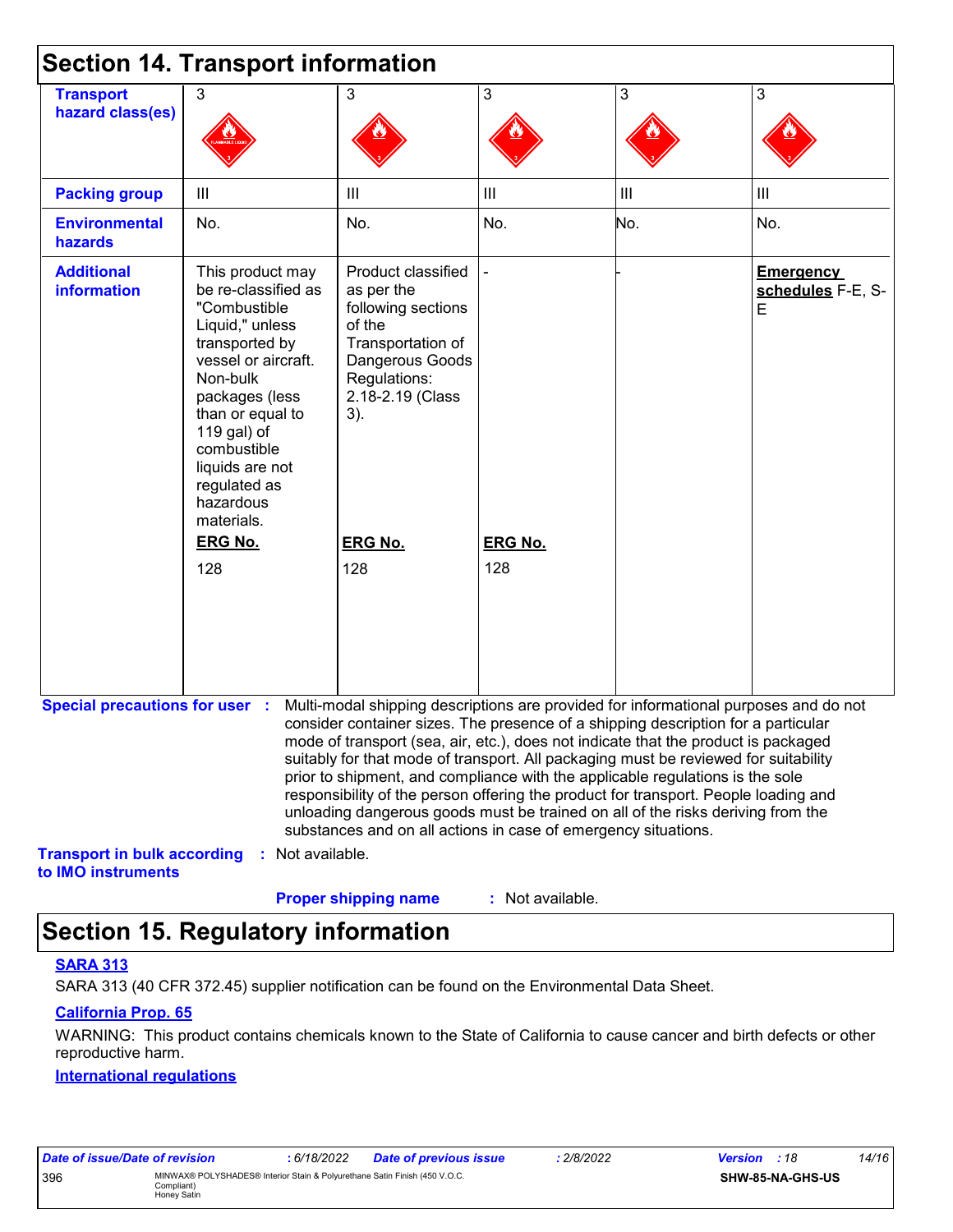## **Section 15. Regulatory information**

| <b>International lists</b> | : Australia inventory (AIIC): Not determined.                |
|----------------------------|--------------------------------------------------------------|
|                            | China inventory (IECSC): Not determined.                     |
|                            | Japan inventory (CSCL): Not determined.                      |
|                            | Japan inventory (ISHL): Not determined.                      |
|                            | Korea inventory (KECI): Not determined.                      |
|                            | New Zealand Inventory of Chemicals (NZIoC): Not determined.  |
|                            | Philippines inventory (PICCS): Not determined.               |
|                            | Taiwan Chemical Substances Inventory (TCSI): Not determined. |
|                            | Thailand inventory: Not determined.                          |
|                            | Turkey inventory: Not determined.                            |
|                            | Vietnam inventory: Not determined.                           |

### **Section 16. Other information**

**Hazardous Material Information System (U.S.A.)**

| <b>Health</b>           | ર |
|-------------------------|---|
| <b>Flammability</b>     | 2 |
| <b>Physical hazards</b> |   |
|                         |   |

**The customer is responsible for determining the PPE code for this material. For more information on HMIS® Personal Protective Equipment (PPE) codes, consult the HMIS® Implementation Manual.**

**Caution: HMIS® ratings are based on a 0-4 rating scale, with 0 representing minimal hazards or risks, and 4 representing significant hazards or risks. Although HMIS® ratings and the associated label are not required on SDSs or products leaving a facility under 29 CFR 1910.1200, the preparer may choose to provide them. HMIS® ratings are to be used with a fully implemented HMIS® program. HMIS® is a registered trademark and service mark of the American Coatings Association, Inc.**

**Procedure used to derive the classification**

| <b>Classification</b>                                                 | <b>Justification</b>      |
|-----------------------------------------------------------------------|---------------------------|
| FLAMMABLE LIQUIDS - Category 3                                        | On basis of test data     |
| <b>SKIN SENSITIZATION - Category 1</b>                                | <b>Calculation method</b> |
| <b>CARCINOGENICITY - Category 2</b>                                   | Calculation method        |
| TOXIC TO REPRODUCTION - Category 1B                                   | Calculation method        |
| SPECIFIC TARGET ORGAN TOXICITY (SINGLE EXPOSURE) (Respiratory tract   | Calculation method        |
| irritation) - Category 3                                              |                           |
| SPECIFIC TARGET ORGAN TOXICITY (SINGLE EXPOSURE) (Narcotic effects) - | Calculation method        |
| Category 3                                                            |                           |
| SPECIFIC TARGET ORGAN TOXICITY (REPEATED EXPOSURE) - Category 2       | l Calculation method      |
| <b>ASPIRATION HAZARD - Category 1</b>                                 | Calculation method        |
| <b>A. A. A. A. A. A. A. A.</b>                                        |                           |

| <b>FIISTORY</b>                   |                                                                                                                                                                                                                                                                                                                                                                                                                                                                           |
|-----------------------------------|---------------------------------------------------------------------------------------------------------------------------------------------------------------------------------------------------------------------------------------------------------------------------------------------------------------------------------------------------------------------------------------------------------------------------------------------------------------------------|
| Date of printing                  | : 6/18/2022                                                                                                                                                                                                                                                                                                                                                                                                                                                               |
| Date of issue/Date of<br>revision | : 6/18/2022                                                                                                                                                                                                                                                                                                                                                                                                                                                               |
| Date of previous issue            | : 2/8/2022                                                                                                                                                                                                                                                                                                                                                                                                                                                                |
| <b>Version</b>                    | : 18                                                                                                                                                                                                                                                                                                                                                                                                                                                                      |
| <b>Key to abbreviations</b>       | $\therefore$ ATE = Acute Toxicity Estimate<br><b>BCF</b> = Bioconcentration Factor<br>GHS = Globally Harmonized System of Classification and Labelling of Chemicals<br>IATA = International Air Transport Association<br>IBC = Intermediate Bulk Container<br><b>IMDG = International Maritime Dangerous Goods</b><br>LogPow = logarithm of the octanol/water partition coefficient<br>MARPOL = International Convention for the Prevention of Pollution From Ships, 1973 |

| Date of issue/Date of revision                                                                                 |  | 6/18/2022 | <b>Date of previous issue</b> | : 2/8/2022 | <b>Version</b> : 18 |  | 15/16 |
|----------------------------------------------------------------------------------------------------------------|--|-----------|-------------------------------|------------|---------------------|--|-------|
| MINWAX® POLYSHADES® Interior Stain & Polyurethane Satin Finish (450 V.O.C.<br>396<br>Compliant)<br>Honey Satin |  |           |                               |            | SHW-85-NA-GHS-US    |  |       |